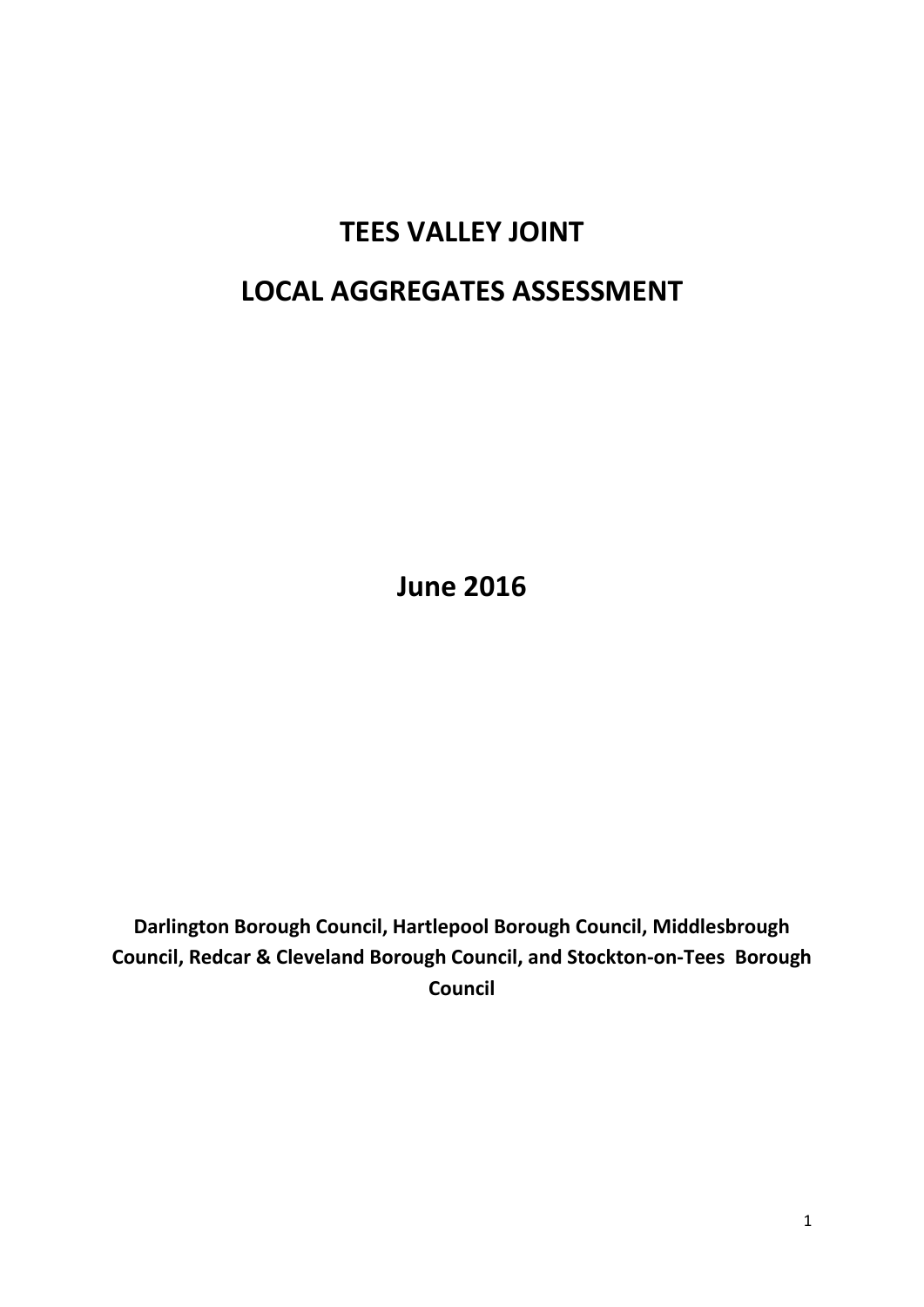# **CONTENTS**

|    | <b>Summary</b>                                  | 3  |
|----|-------------------------------------------------|----|
| 1. | Introduction                                    | 5  |
|    | 2. Geology and aggregate resources              | 8  |
| 3. | Aggregate sales                                 | 11 |
| 4. | Marine-won sand and gravel and wharves          | 13 |
| 5. | Secondary and recycled aggregates               | 15 |
| 6. | Movements of aggregates - imports/exports<br>16 |    |
| 7. | Assessment of future supply and demand          | 19 |
| 8. | Future aggregate supply and demand              | 24 |
| 9. | A local approach to apportionment determination | 26 |
|    | 10. Conclusions and recommendations             | 27 |
|    |                                                 |    |

Appendix 1: Site details 28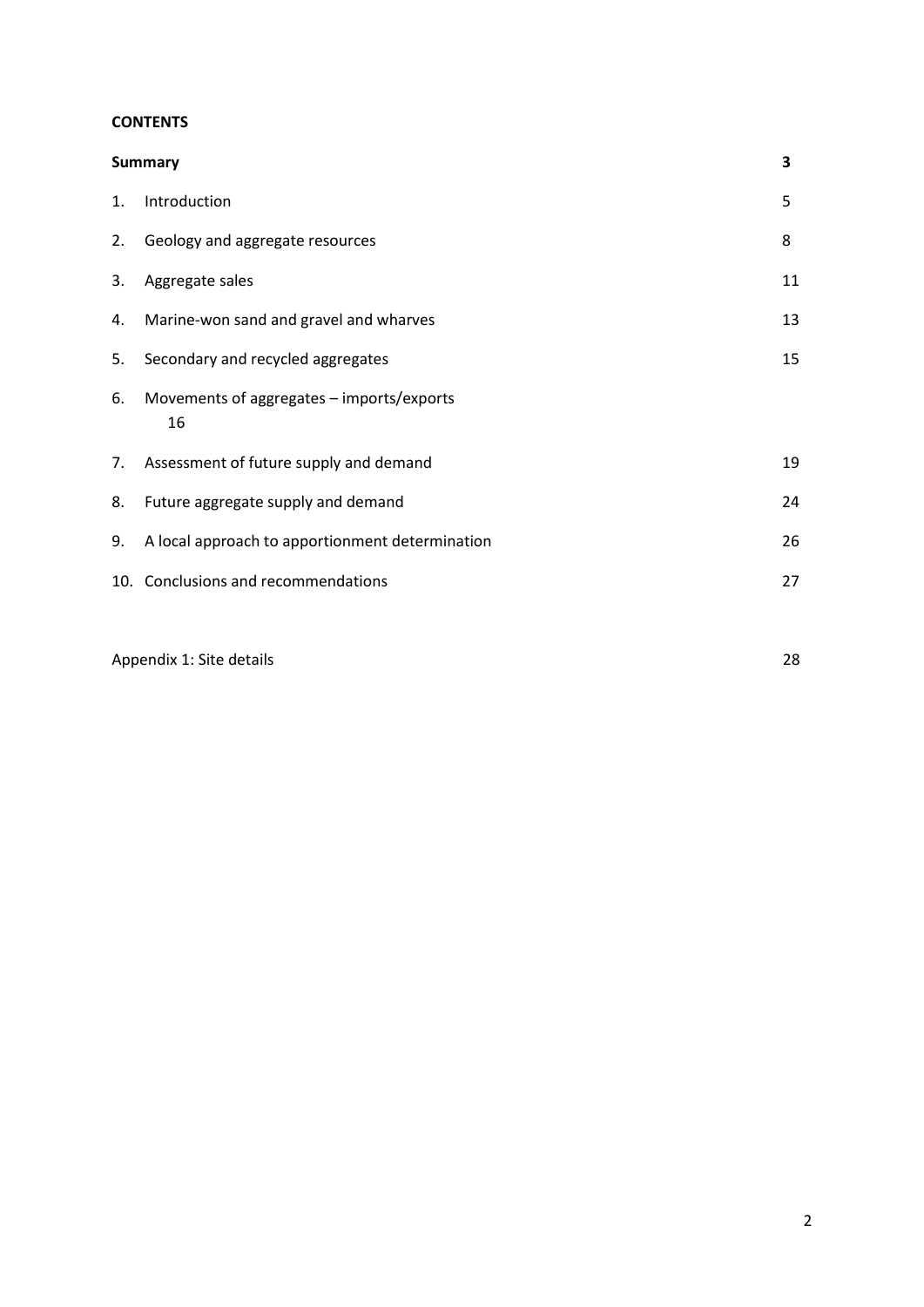# **Summary**

This LAA provides an assessment of the demand for and supply of aggregates in the Tees Valley, other relevant local information, and an assessment of all supply options. It has been prepared jointly by the five tees Valley authorities of Darlington Borough Council, Hartlepool Borough Council, Middlesbrough Council, Redcar and Cleveland Borough Council and Stockton-on-Tees Borough Council.

# **Key Statistics**

# Crushed Rock

- $\bullet$  Sales in 2014 = 33,000 tonnes
- $\bullet$  Ten year sales average (2005-2014) = 49,300 tonnes per year
- Three year sales average (2012 -2014) = 33,600 tonnes per year
- Permitted reserves at 31 December 2014 = 2,121,000 tonnes
- Sub-regional apportionment = 187,500 tonnes
- Landbank at 31 December 2014 = 11.3 years
- $\bullet$  Proposed annual provision = 187,500
- Demand forecast (2015-2030) = 3,000,000 tonnes
- $\bullet$  Balance between supply and demand (2015-2030) = 874,000

Conclusions on supply – There is currently only one crushed rock supplier within the Tees Valley (Hart Quarry, Hartlepool). Permitted reserves currently give an estimated landbank of 11.3 years, based on the sub-regional apportionment. However, the 10 year sales average is significantly below the regional apportionment. There is an additional need for crushed rock within the Tees Valley which cannot be met solely by Hart Quarry. The Tees Valley relies heavily upon imports from other regions, especially the North East and North Yorkshire, and this is likely to continue.

#### Sand and Gravel

- $\bullet$  Sales in 2014 = 0
- $\bullet$  Ten year sales average (2005-2014) = 7,000 tonnes per year
- Three year sales average  $(2012 2014) = 0$
- Permitted reserves at 31 December 2014 = 1,280,000 tonnes
- Sub-regional apportionment= 175,000 tonnes
- Landbank at 31 December 2014 = 7.3
- Proposed annual provision= 175,000
- Demand forecast (2015-2030) = 2,800,000 tonnes
- $\bullet$  Balance between supply and demand (2015-2030)\*= $-1,520,000$  tonnes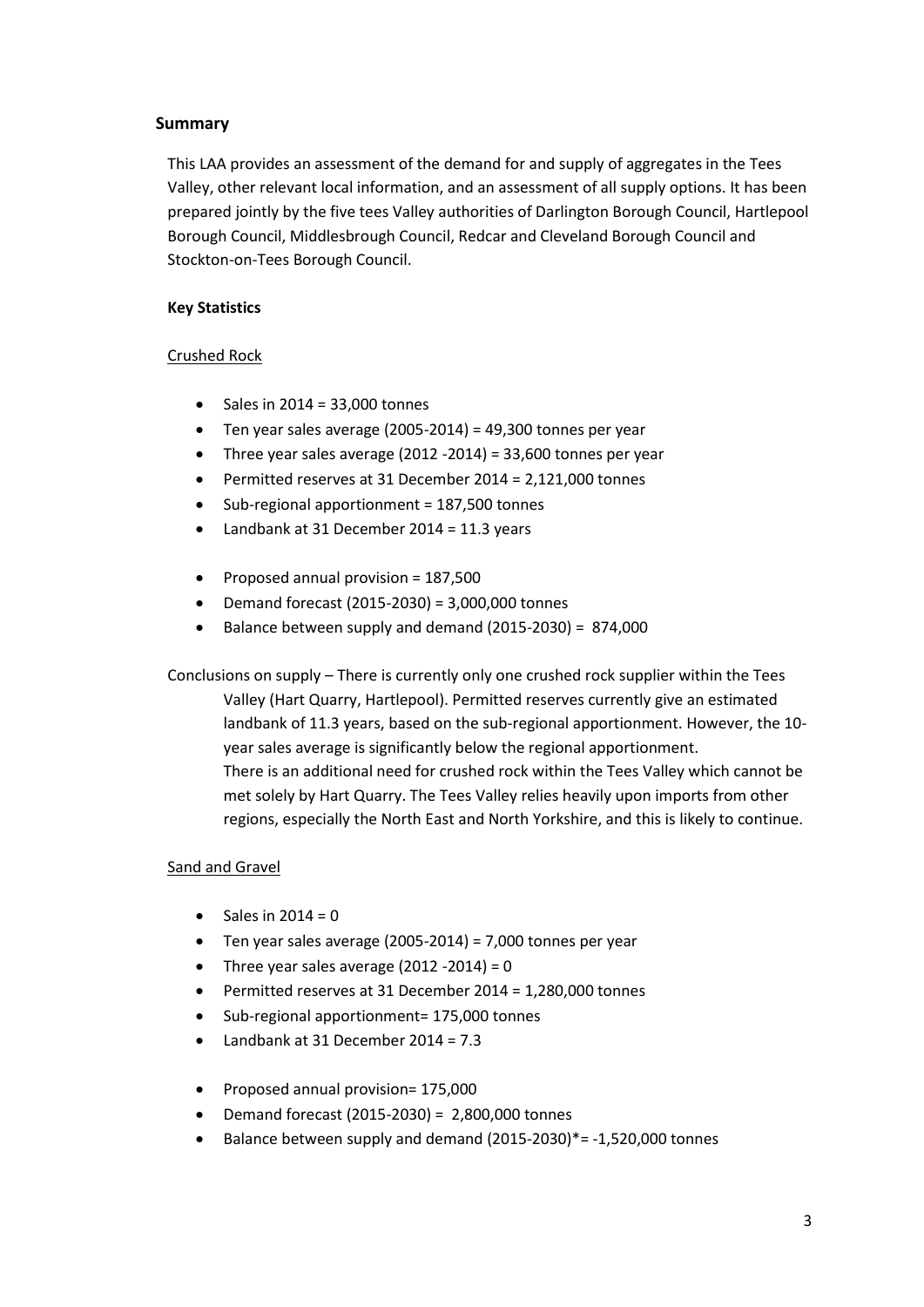\* Based upon permitted reserves as at 2014 and assuming approval of application to extend operations at Stockton Quarry. Alternatively balance between supply and demand will be - 2,800,000.

Conclusions on supply – There are currently no active sand and gravel extraction sites within the Tees Valley. Beach extraction at North Gare ceased in 2012 and Stockton Quarry has been mothballed, with permission for extraction expiring in July 2015. Planning permission to extend the operations at Stockton Quarry is being sought but a submitted application has not yet been determined.

Permitted reserves currently give an estimated landbank of 7.3 years but the 10 year sales average is just 7,000 tonnes per year. The Tees Valley relies heavily upon imports of land-won sand and gravel and this is likely to continue. There is additional need for sand and gravel aggregate which is unlikely to be met within the Tees Valley.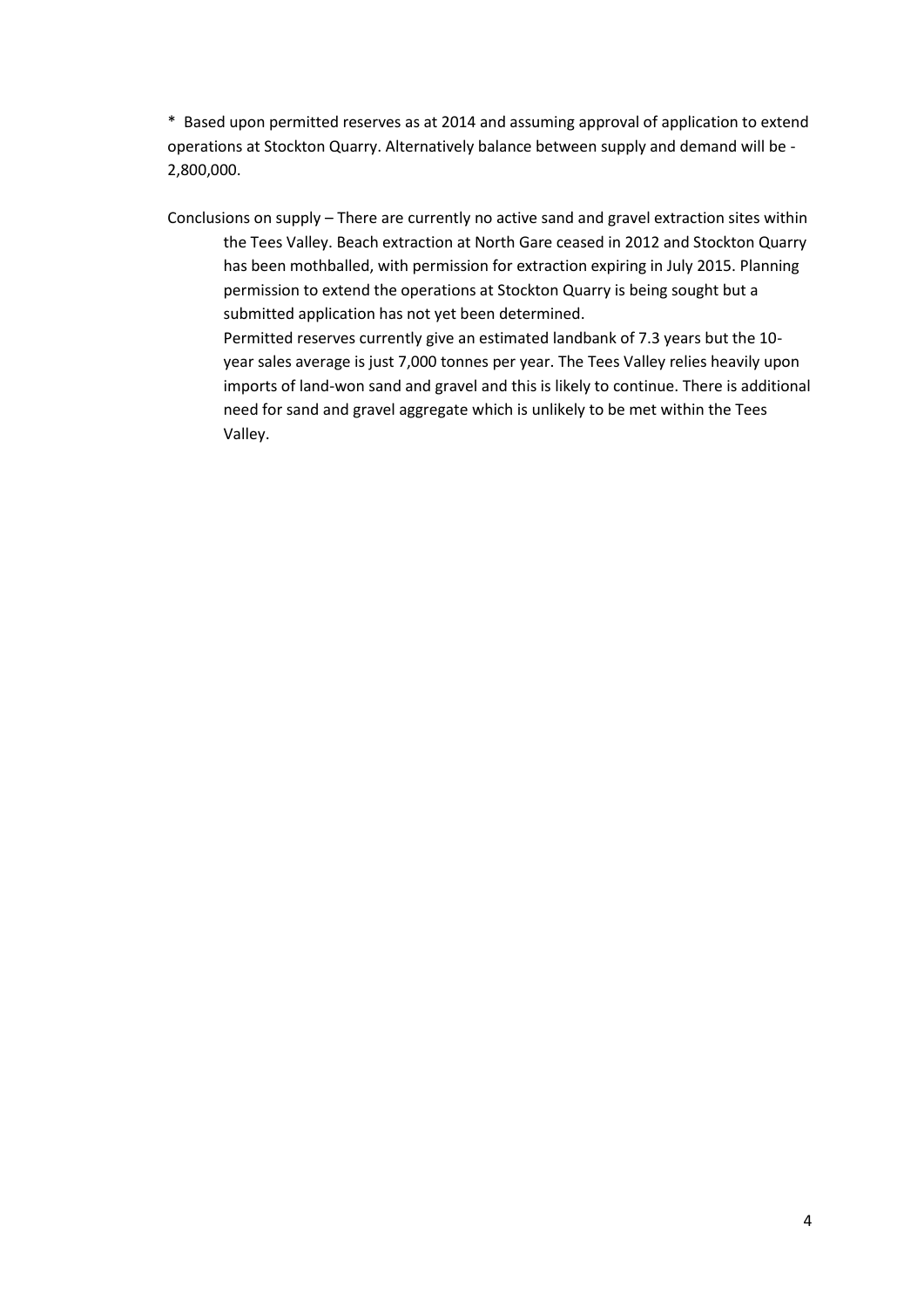# **1. Introduction**

# **Joint Local Aggregates Assessment (LAA)**

- 1.1 The National Planning Policy Framework (NPPF) requires mineral planning authorities to plan for a steady and adequate supply of minerals by preparing an annual Local Aggregate Assessment, either individually or jointly by agreement with other mineral planning authorities, based on a rolling average of 10 years sales data and other relevant local information, and an assessment of all supply options (including marine dredged, secondary and recycled sources).
- 1.2 Following from previous joint working to produce the Joint Tees Valley Mineral and Waste Development Plan Documents, which set the framework for minerals planning in the subregion, the mineral planning authorities of Darlington Borough Council, Hartlepool Borough Council, Middlesbrough Council, Redcar & Cleveland Borough Council and Stockton-on-Tees Borough Council have agreed to work together in the production of this joint LAA.
- 1.3 A previous draft of this LAA was subject to consultation with neighbouring and nearby mineral planning authorities, the minerals industry and others parties with an interest in mineral planning and was submitted to the North East Aggregates Working Party for consideration in March 2016. This final version has been amended to take into account the comments made.
- 1.4 This LAA provides an assessment of the demand for and supply of aggregates in the Tees Valley, other relevant local information, and an assessment of all supply options.

# **Managed Aggregate Supply System (MASS)**

- 1.5 The Government recognises the need to maintain the main principles of Managed Aggregate Supply System (MASS). This system provides a mechanism to deliver long term planning for the future supply of aggregates and requires that Mineral Planning Authorities with an adequate supply of aggregates make a contribution to national as well as local supply. It also requires that areas with low levels of resource make some contribution. The LAA, as an assessment of supply and demand of aggregates, forms a key part of the system.
- 1.6 However, the Government considers that a steady and adequate supply of minerals should be delivered by decentralising more power to mineral planning authorities to determine the appropriate level of aggregate extraction, in keeping with its principles of a more localist approach to planning.

#### **Data Sources**

- 1.7 Data has been gathered from a number of different sources including:
	- North East Annual Aggregate Working Party Reports.
	- The four yearly Aggregate Minerals Survey for England and Wales.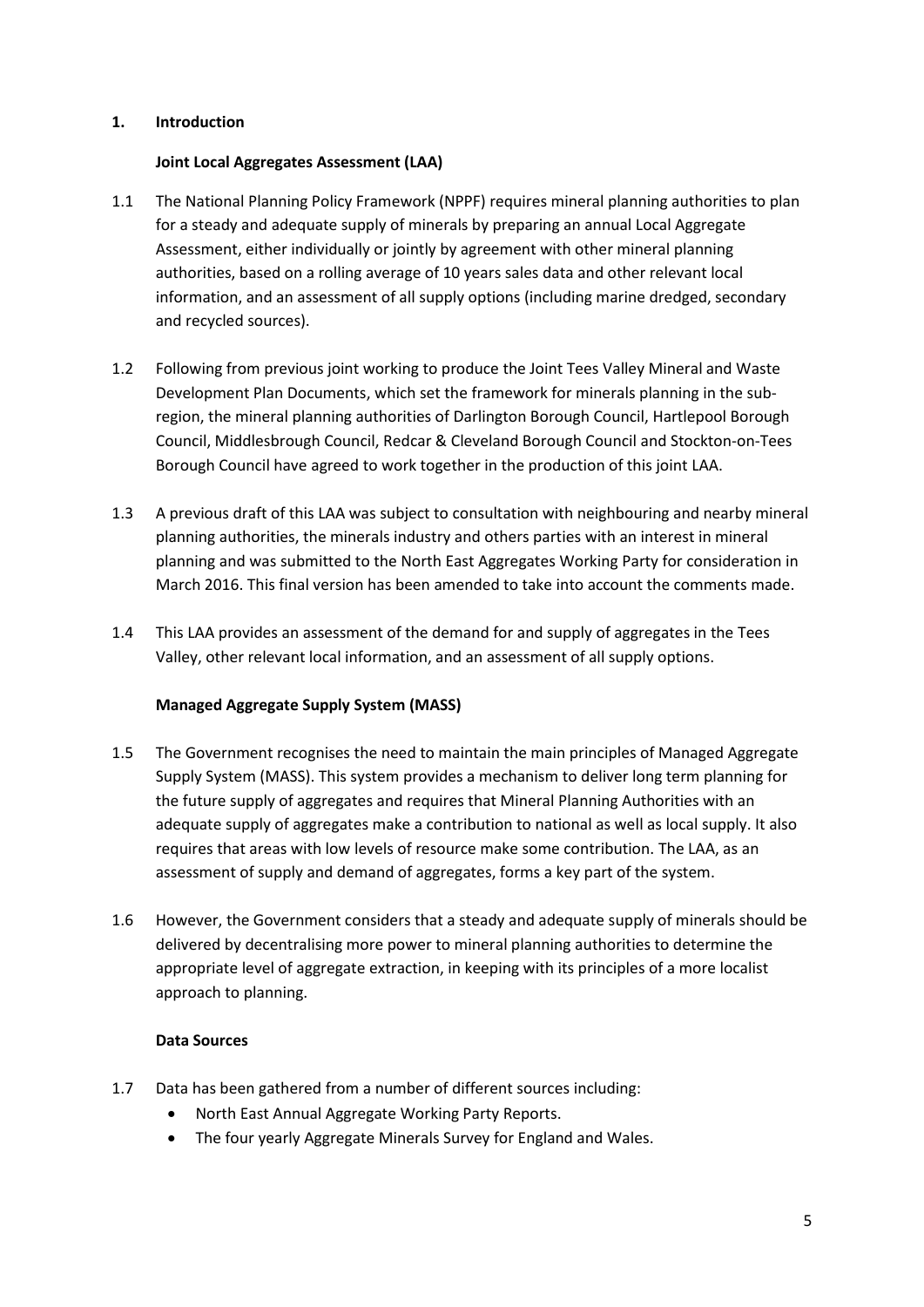- Report for the North East Aggregates Working Party Apportionment of North East Region Guidelines for Aggregates Provision Environmental Report (Entec, May 2010).
- The Crown Estate, Marine Aggregates Summaries of Statistics.
- Background evidence base for the Tees Valley Joint Minerals and Waste DPDs.
- Information on mineral resources held by the British Geological Survey.
- Neighbouring mineral planning authorities' Local Aggregates Assessments.

# **The Tees Valley**

**.** 

- 1.8 This LAA covers all five Tees Valley authorities, apart from the area of Redcar and Cleveland that lies within the North York Moors National Park<sup>1</sup>. All are mineral planning authorities.
- 1.9 The Tees Valley is a sub-region of the North East region covering an area of 79,400 hectares and a population of 663,600 (mid-2012). The Tees Valley population has grown steadily since mid-2006 helped by a combination of positive natural change and a net inflow of international migrants (though this element is currently close to zero) which has offset the net outflow of residents to other parts of the UK. The population is projected to increase to 687,000 in 2024, a 3.5% increase. Plans for housing growth within the Tees Valley, if implemented, would result in a 37.6% increase in net housing completions (see Table 13).
- 1.10 The focus of the urban areas around the River Tees arose from the river's importance to the traditional industries of the area - steel, shipbuilding and chemicals. However, the Tees Valley has experienced considerable economic, physical and social change over the last 30 years and many of the traditional industries on which the local economy has depended have declined in importance or disappeared altogether. This has left high unemployment rates and large areas of derelict and vacant land in some of the urban areas and along the banks of the River Tees. More positively, the area has seen new growth in recent years, through the development of industrial estates and housing areas, investment in town centres and the expansion of the major road network.
- 1.11 Significant opportunities for growth exist, within the main urban areas including further city centre style developments in the existing town centres, in Middlehaven, and at Stockton Riverside and North Shore. In taking advantage of its location in relation to the A1 (M), East Coast Main Line and Durham Tees Valley Airport, Darlington can offer development as a physical and economic gateway to the Tees Valley. Hartlepool's successful regeneration of the docks area means further development opportunities for tourism and office employment. Redcar can build on the success of the chemical and energy sectors at the Wilton International site and Teesport, whilst at the same time increase opportunities for tourism at Coatham, Kirkleatham and Redcar Racecourse, and by strengthening the links to the North York Moors National Park and North Yorkshire and Cleveland Heritage Coast.

 $1$  The North York Moors National Park Authority is a separate Mineral Planning Authority and has prepared a Joint LAA with North Yorkshire County Council, City of York Council and Yorkshire Dales National Park Authority.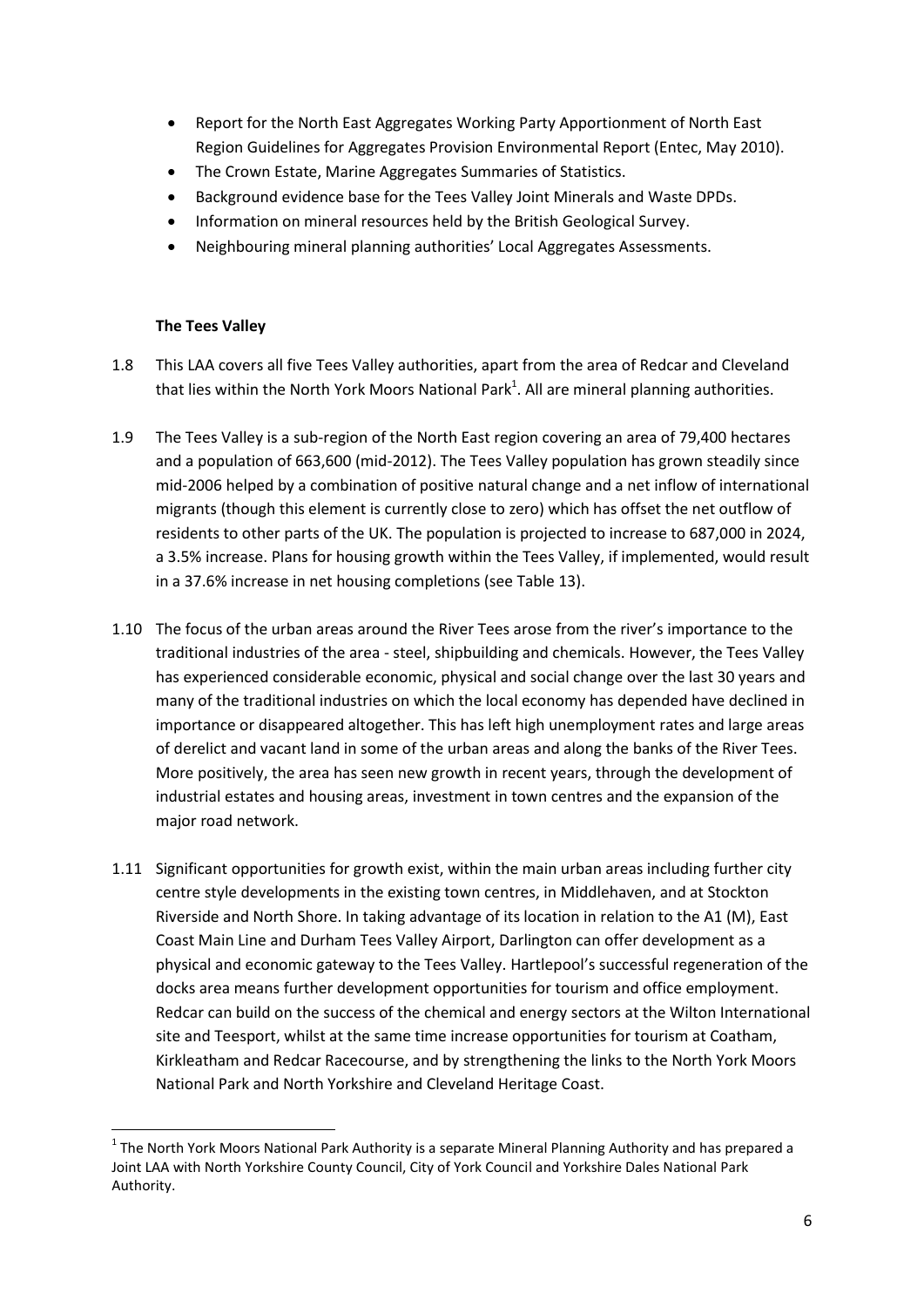- 1.12 Parts of the sub-region, especially around the Tees Estuary and the coast, have a high ecological significance. Designated areas include the Teesmouth and Cleveland Coast Ramsar site and Special Protection Area, Sites of Special Scientific Interest and the Teesmouth National Nature Reserve.
- 1.13 In September 2011, the Tees Valley authorities adopted Joint Minerals and Waste Development Plan Documents (DPDs), which set out planning policies and site allocations for minerals and waste developments until 2026. The Minerals and Waste Core Strategy DPD contains the long-term spatial vision and strategic policies for minerals and waste developments. The Minerals and Waste Policies and Sites DPD identifies specific sites for mineral development and provides policies which will be used to assess planning applications.
- 1.14 Historically, there have been relatively low levels of aggregate production within the Tees Valley.

# **Consultation**

- 1.15 As part of the preparation of this LAA the following stakeholders will be consulted on a draft of the document:
	- Neighbouring and nearby mineral planning authorities (including North Yorkshire County Council, North York Moors National Park Authority, Yorkshire Dales National Park Authority, Durham County Council and other North East mineral planning authorities);
	- The North East Aggregates Working Party and its members;
	- Mineral operators;
	- The Marine Management Organisation;
	- The Crown Estate:
	- Other consultees with an interest in minerals planning.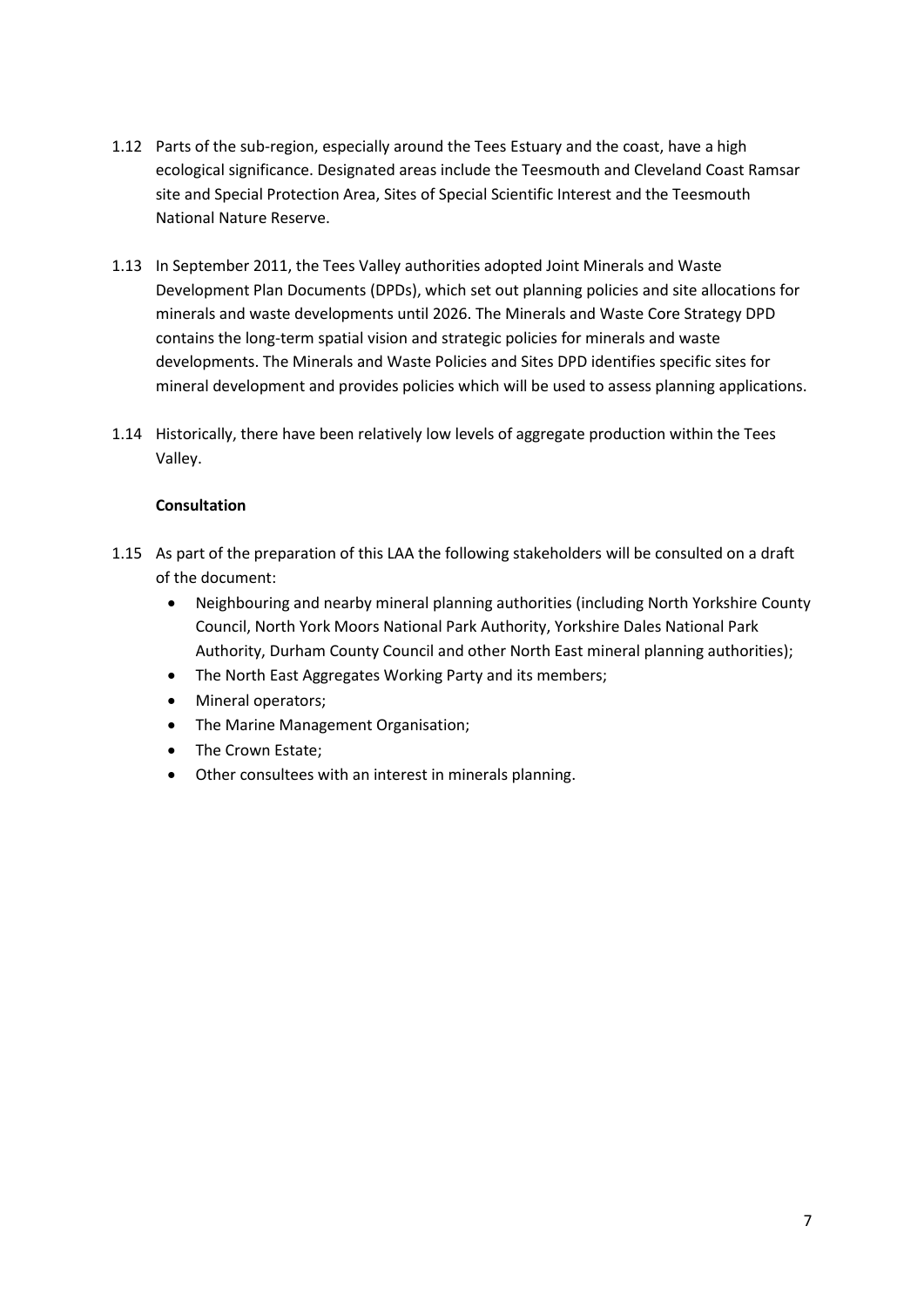# **2.0 Geology and aggregate resources**

# **Geology**

- 2.1 Superficial deposits in the region are relatively uniform, consisting mostly of Glacial Till and, at the Tees Estuary, Fluvial Sands and Gravels. However, the underlying solid geology of the area is more varied.
- 2.2 Broadly, the underlying geological strata dip to the south east toward Middlesbrough. The oldest rocks are the Carboniferous Coal Measures, Magnesian Limestone and Millstone Grit series, which outcrop to the north and west of Darlington. Overlying these strata to the east are the Permian and Triassic Sandstones which include the Sherwood Sandstone, a major aquifer. The Permian and Triassic Sandstones form the main underlying rocktype from Darlington to the mouth of the Tees. To the south of the Tees, the youngest rocktypes are found around Middlesbrough and Guisborough. The solid strata in this area comprises the Keuper Marl (Mercia Mudstone) and the Jurassic Sandstones. It is these strata that also underlie the North York Moors National Park.

# **Overview of aggregate resources**

2.3 In recent years, minerals extraction has been focused on primary aggregates, including sand, gravel and crushed rock. These are the deposits of main commercial interest in the Tees Valley.

#### **Sand and gravel resources and extraction**

- 2.4 There are currently no active extraction sites within the Tees Valley.
- 2.5 Information on sand and gravel reserves and production is contained within the annual monitoring reports produced by the North East Aggregates Working Party (NEAWP). However, to avoid making commercially sensitive information available, the figures published in these reports must be made up of at least three operators' individual figures. This means that no one operator's figures can be calculated. The only time that individual operator's figures can be shown is where there is written agreement from that operator. As the operators in the Tees Valley have not agreed to this, there are no published figures on how much sand and gravel has been produced and, therefore, how much sand and gravel is still needed to be produced.
- 2.6 The sand and gravel at the North Gare site is, in theory, constantly replenished by the actions of the tide bringing in material to replace that which is extracted. However, there is no guarantee that this process will continue and, as such, the site cannot be used as a source of permitted reserves. Furthermore, the site itself lies within an environmentally sensitive area. In environmentally sensitive locations such as this, there are provisions for reviewing and potentially amending or revoking existing planning permissions if they are deemed to be causing adverse effects on the designation. Natural England requested that the North Gare site undergo such a review. Beach sand extraction ceased in 2012, and there is no longer a license from the Crown Estate for extraction at the site.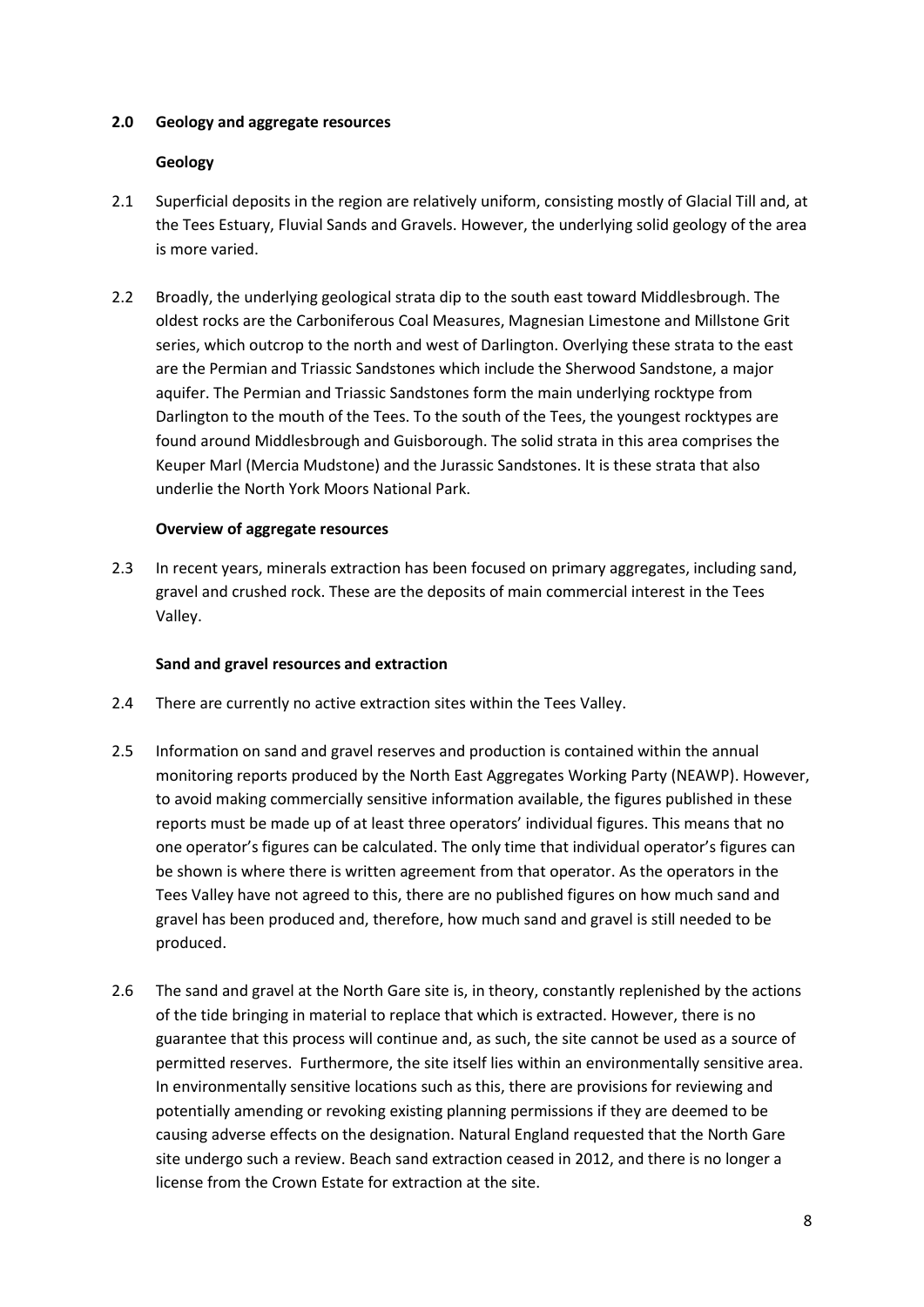- 2.7 In July 2015 a planning application to allow an extension of the period of time for completion of the development was submitted for Stockton Quarry. This has allowed the identification of the amount of reserves at the quarry. It is estimated that there is around 20ha of land available for sand and gravel extraction. Information contained in the BGS Technical Report WF/00/06 - Mineral Resource Information for Development Plans Durham and the Tees Valley indicated that the site is located on reserves of concealed river sand and gravel resources, and glacial sand and gravel resources. An estimate of sand and gravel reserves at the site had been calculated at 2,478,600 tonnes<sup>2</sup>. However, the operators have stated that accessible reserves have been reassessed and are now calculated to be 1,280,000 tonnes<sup>3</sup>. The quarry is currently inactive and permission to work the site expired in July 2015, although approval of the planning application will extend this deadline to July 2018.
- 2.8 A site submission was made by Hanson Aggregates for land at High Coniscliffe near Darlington in August 2009, in response to the Publication Minerals and Waste DPDs. The site had previously been incorrectly submitted to Durham County Council for consideration within their Plan (permission for development of the site was previously refused in 1986 by Durham County Council for reasons including unallocated site, no demand, proximity to village and disturbance to residents, impact on landscape and grade 2 agricultural land).It was estimated that the site would provide for the extraction of 4.6 million tonnes of sand and gravel. However, the proposed site was not allocated because it was considered that it was not required to deliver the level of provision in line with the recommended sub-regional apportionment for Tees Valley at that time. An over provision of sand and gravel sites was also considered inappropriate given the policy of promoting the use of secondary aggregates within the DPDs.
- 2.9 However, the possible cessation of sand and gravel production from the North Gare extraction site and failure to activate Stockton Quarry has resulted in the inclusion of Policy MWP3, within the Minerals and Waste Plan. MWP3 deals with the provision of additional aggregates. The policy indicates that proposals for the extraction of aggregates will be supported where imports into the Tees Valley would be reduced and there would be no significant adverse impact on important environmental designations, with the Teesmouth and Cleveland Coast SPA and Ramsar site, the Teesdale Way, flood risk zones and green wedges specifically mentioned. At examination the Planning Inspector supported this approach stating '…in the event that North Gare continues to operate and/or Stockton Quarry becomes active, there would then be overprovision. Any planning application to extract sand and gravel would be subject to Policy MWP3 and other policies in the development plan. Consequently, despite the representation seeking a further allocation of sand and gravel at High Coniscliffe, I consider that the Policies and Sites DPD is sound in respect of the policies for aggregates extraction.

**.** 

<sup>&</sup>lt;sup>2</sup> Entec (2009) Tees Valley Joint Minerals and Waste Development Plan Documents, Minerals Background Paper

<sup>&</sup>lt;sup>3</sup> Planning application 15/1860/VARY, Cemex Uk Operations LTD, 2015.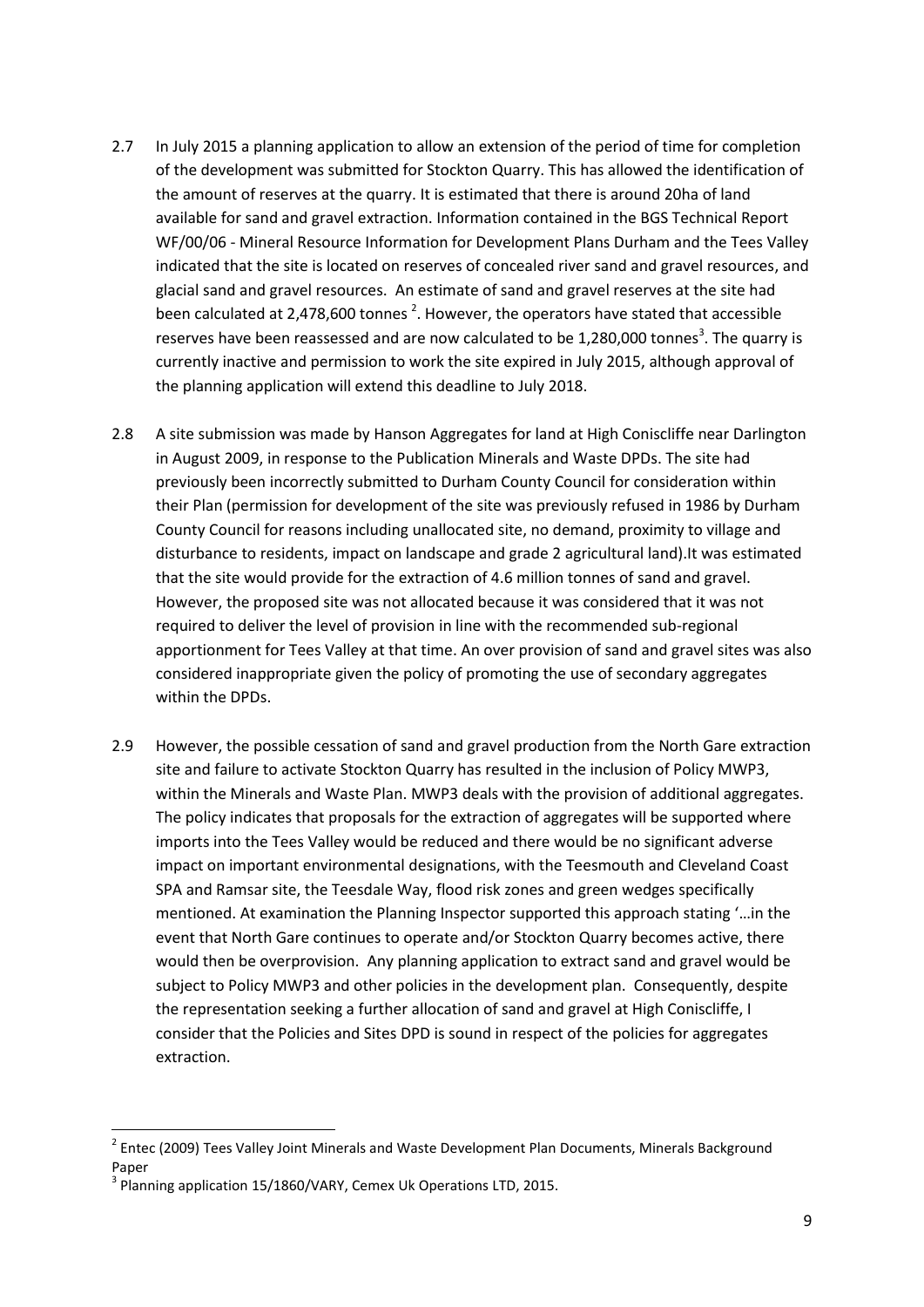2.10 Landings of sand and gravel also take place at Cochrane's Wharf in Middlesbrough. However, economic conditions have resulted in Billingham Wharf, where sand and gravel was previously also landed, being mothballed by its operator. Further information and discussion on marine aggregates is included in Section 5.

# **Crushed rock resources and extraction**

- 2.11 There is only one crushed rock operator in the Tees Valley, Hart Aggregates who extract magnesian limestone from Hart Quarry in Hartlepool. Permission for mineral extraction is due to expire in 2042. The BGS report Mineral Resource Information for Development Plans: Durham and the Tees Valley states that the Magnesian Limestone quarried from the site is used for less demanding aggregate uses. The limestone is quarried as a by-product as the primary function of Hart Quarry is the manufacture of high quality agricultural lime for export.
- 2.12 A reassessment of reserves by the operator in 2009 estimated that there were reserves of 950,000 tonnes suitable for aggregate use.
- 2.13 Permission was subsequently granted in December 2011 for a southern extension to Hart Quarry. It was estimated when permission was granted that there would be a 50:50 split between aggregate and non-aggregate use, which would provide 1,320,000 tonnes of aggregate. Operator information suggests, however, that a much higher proportion of output is for high specification agricultural lime for export to Europe due to economic reasons and the development of markets for the mineral to be used as agricultural lime.
- 2.14 Assuming that the estimate of reserves in 2009 and sales since 2009 (as illustrated in Table 3) are both correct, when combined with the extension, this gives reserves of 2,121,000 tonnes in 2014.

|          | 2009     | 2010     | 2011       | 2012       | 2013       | 2014       |
|----------|----------|----------|------------|------------|------------|------------|
| Crushed  | 950,000* | 926,000# | 2,222,000# | 2,182,000# | 2,154,000# | 2,121,000# |
| Rock     |          |          |            |            |            |            |
| Reserves |          |          |            |            |            |            |
|          |          |          |            |            |            |            |

**Table 1: Estimated Crushed Rock Reserves in the Tees Valley (tonnes)**

Source: \*Operator figure and # Mineral Planning Authority estimate

- 2.15 There are likely to be better quality resources of magnesian limestone elsewhere within the Tees Valley, particularly in the Darlington area which contains extensive areas of the Lower Magnesian Limestone (Raisby Formation). Parts of this formation are relatively strong, durable and frost resistant and are suitable for concreting aggregates and coated roadbase materials.
- 2.16 During the preparation of the Minerals and Waste Joint Plan, the only site submission made relating to crushed rock provision was for an extension to Aycliffe Quarry, in County Durham, into the Darlington Borough Council area. However, this submission was later withdrawn as the operator wished to focus on other areas of work rather than minerals extraction. The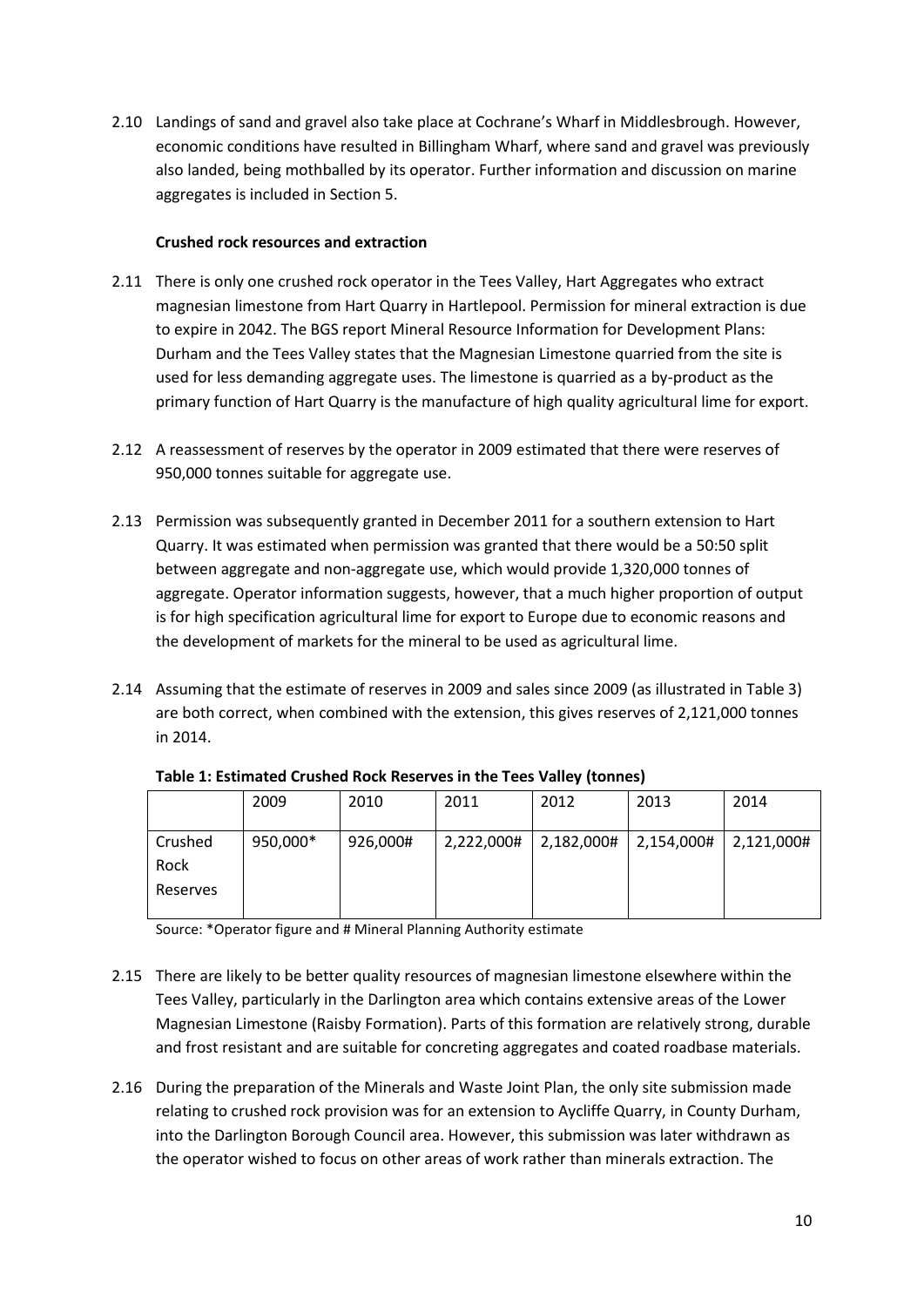reserves previously granted permission for extraction at Aycliffe Quarry have been exhausted and the site has closed for mineral extraction.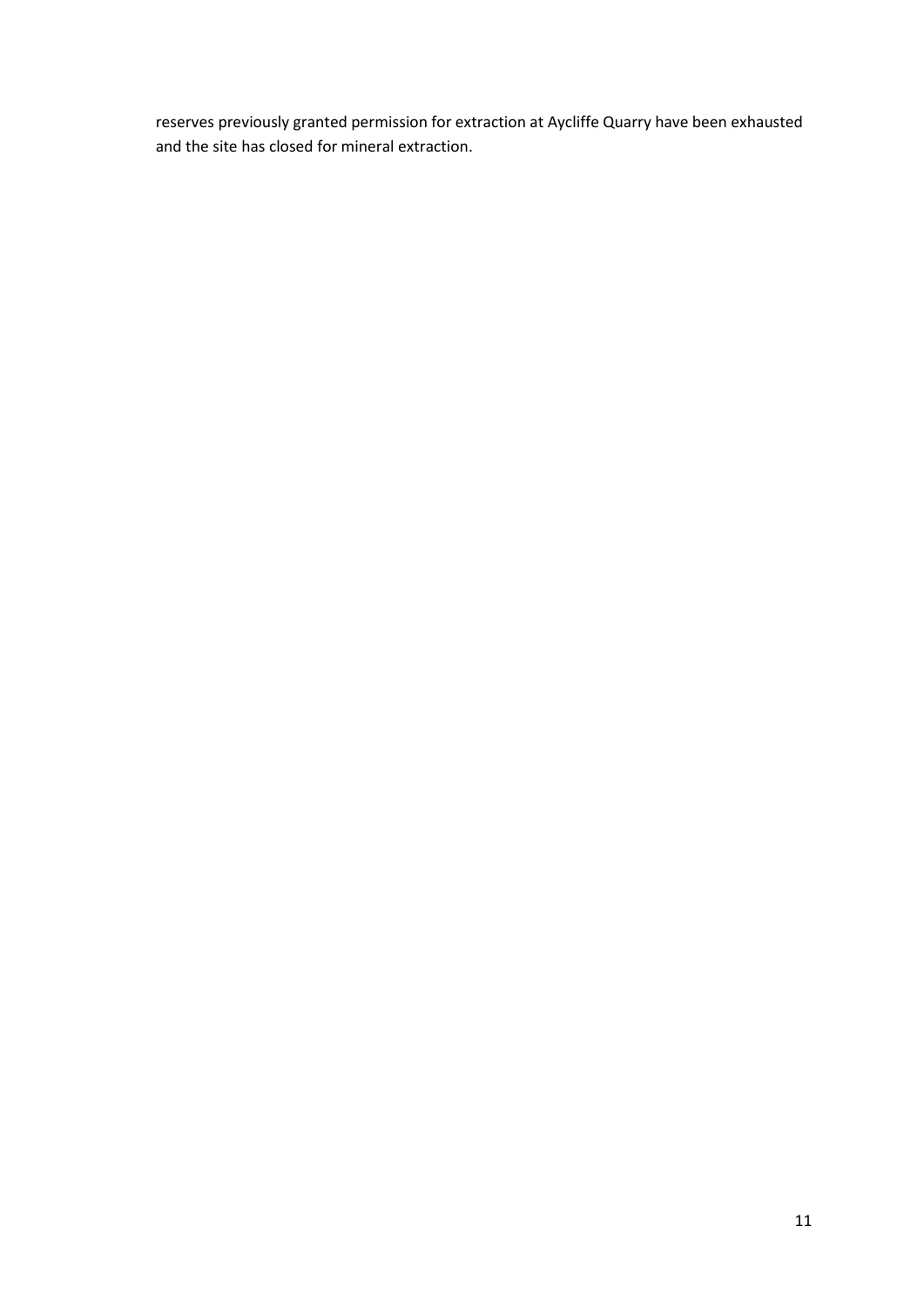# **3. Aggregate sales**

3.1 Annual sales information for both sand and gravel and crushed rock are published in the Annual Aggregates Monitoring Report produced by the North East Aggregates Working Party. These reports provide the best regular consistent source of information for the preparation of Local Aggregate Assessments. However, due to the way that information is collected sales information is normally only available on a regional or sub-regional level and it is not possible to identify sales from specific sites. Due to commercial confidentiality no primary data on the sale of aggregates is available for the Tees Valley and it is therefore necessary to make certain assumptions in calculating sales over a ten year period.

# **Land-won sand and gravel**

- 3.2 Across the North East there has been a 35.8% decrease in the sale of land-won sand and gravel from 1,360 thousand tonnes in 2005 to 873 thousand tonnes in 2014. This decrease is considered to be mainly as a result of the economic downturn and a resulting reduction in the demand for primary aggregates. In recent years levels of sales appear to have stabilised to some extent following a period of significant decline and an increase of 13.5% was seen between 2013 and 2014.
- 3.3 Over recent years the only site where sand and gravel has been extracted is the North Gare beach extraction site in Hartlepool. However, from 2012 this site has been inactive and is no longer licensed by the Crown Estate. The operator of North Gare has stated that the information they supply to the NEAWP must remain confidential and therefore there is no publicly available figures to confirm the sales from this site. Instead the sand and gravel production figures for the Tees Valley and Durham are combined in the NEAWP reports.
- 3.4 It is known that the site was previously operated under licence from the Crown Estate and this licence limited the total amount which could be extracted to a maximum of 48,000 tonnes per year. In order to establish an estimate of the sales figures to inform the Joint Minerals and Waste DPDs, the sub-regional apportionment figures for the period 2001 to 2016 were considered in the Minerals Background Paper (Entec, 2009). These apportionment figures were established in 2004 and were based on the existing permissions at that time. Tees Valley was apportioned a total equating to 10,000 tonnes per year and, as North Gare was the only operational site at that time, it was concluded that the site's sales leading up to 2004 were also in the region of 10,000 tonnes per year. Therefore, a figure of 10,000 tonnes per year was used as the basis for the Tees Valley's annual sales of sand and gravel in the Minerals and Waste DPDs.
- 3.5 In the Apportionment of North East Region Guidelines for Aggregates Provision 2005-2020 Environmental Report (Entec, 2010), information provided by Durham on their 2007 production, and the licensing agreement on North Gare, was used to calculate separate annual production figures for Durham and the Tees Valley. This estimated production of 40,000 tonnes per year in the Tees Valley. Meanwhile the County Durham, Northumberland and Tyne & Wear LAA estimates sales from the Tees Valley as 20,000 tonnes per year.
- 3.6 For the basis of this assessment the lower estimate used in the adopted Minerals and Waste DPDs has been used for the years where mineral extraction took place at North Gare. However, figures should be treated with caution as actual sales may be higher. This illustrates the difficulty in calculating average sales when information is confidential.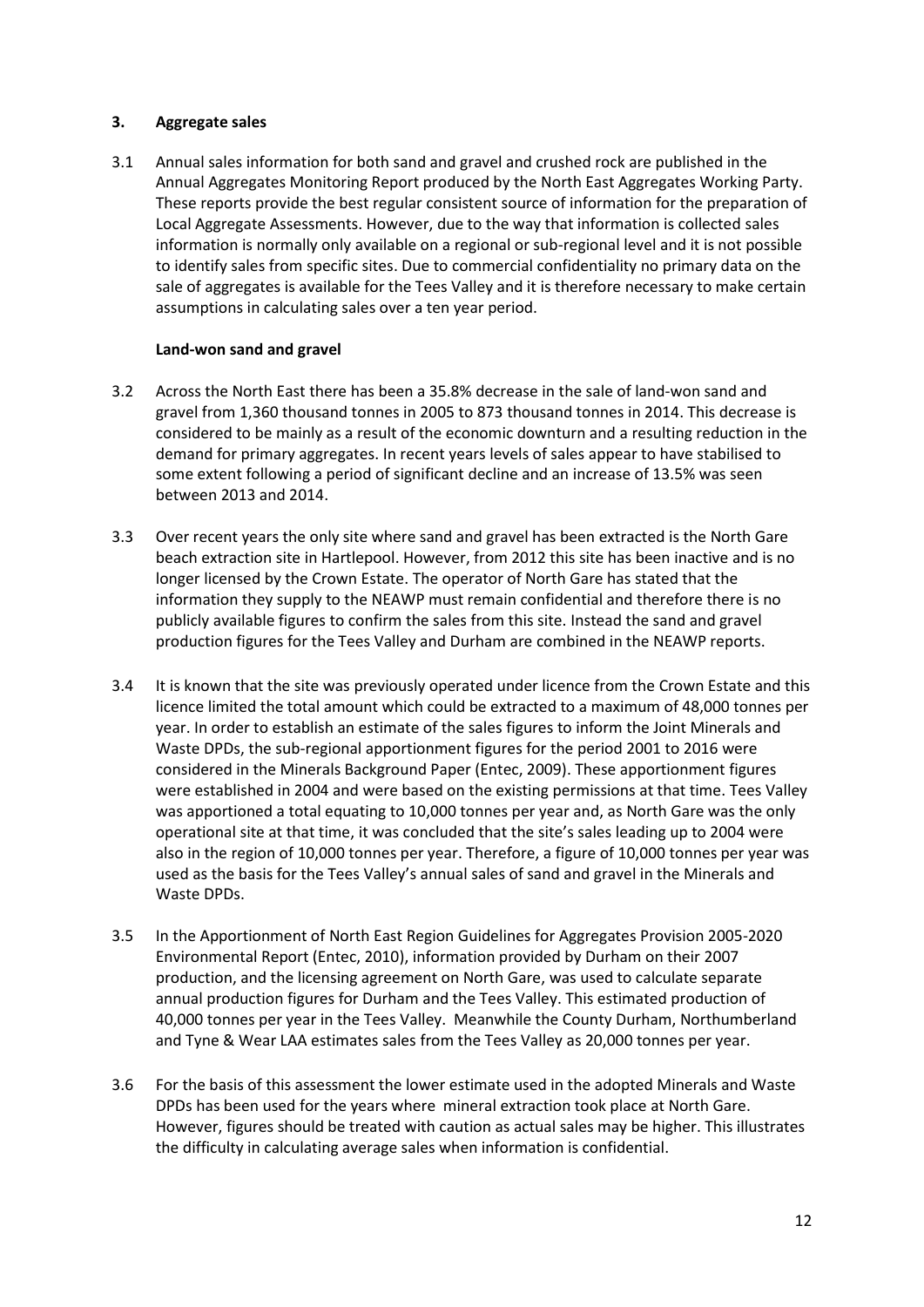| Year             | 2005  | 2006  | 2007  | 2008 | 2009 | 2010 | 2011 | 2012 | 2013     | 2014 |
|------------------|-------|-------|-------|------|------|------|------|------|----------|------|
| <b>North</b>     | 1,360 | 1,325 | 1,037 | 926  | 757  | 757  | 869  | 713  | 716      | 873* |
| East             |       |       |       |      |      |      |      |      |          |      |
| <b>England</b>   |       |       |       |      |      |      |      |      |          |      |
| <b>Total</b>     |       |       |       |      |      |      |      |      |          |      |
| <b>Sales</b>     |       |       |       |      |      |      |      |      |          |      |
|                  |       |       |       |      |      |      |      |      |          |      |
| <b>Estimated</b> | 10    | 10    | 10    | 10   | 10   | 10   | 10   | 0    | $\Omega$ | 0    |
| <b>Tees</b>      |       |       |       |      |      |      |      |      |          |      |
| Valley           |       |       |       |      |      |      |      |      |          |      |
| <b>Sales</b>     |       |       |       |      |      |      |      |      |          |      |

**Table 2: Estimated sales of land-won sand and gravel for aggregate use in the Tees Valley (thousand tonnes)**

Source: North East Aggregates Working Party Reports and Minerals Background paper, Entec (2009) \*figure includes Mineral Planning Authority estimate for Tyne and Wear.

#### **Table 3: Three year sales averages of land won sand and gravel for aggregate use in the Tees Valley (thousand tonnes)**

| Period               | 2005-2007 | 2007-2009 | 2009-2011 | 2011-2013 | 2012-2014 |
|----------------------|-----------|-----------|-----------|-----------|-----------|
| Estimated            |           | 10        | 10        |           |           |
| <b>Tees Valley</b>   |           |           |           |           |           |
| <b>Sales Average</b> |           |           |           |           |           |

# **Crushed Rock Sales**

3.7 Sales of crushed rock originating from the North East have declined by 27.96% between 2005 and 2014. As previously stated, sales of crushed rock from the Tees Valley are confidential. However, using a number of sources, sales over a 10 year period have been estimated in the table below. Sales for 2014 have been estimated using a 17% uplift on the 2013 figure. The estimated growth replicates that seen in the North East region over the same period.

# **Table 4: Estimated sales of crushed rock for aggregate use in the Tees Valley (thousand tonnes)**

| Year             | 2005  | 2006  | 2007  | 2008  | 2009  | 2010  | 2011  | 2012  | 2013  | 2014  |
|------------------|-------|-------|-------|-------|-------|-------|-------|-------|-------|-------|
| <b>North</b>     | 5,740 | 5,652 | 5,689 | 5,079 | 3,379 | 3,462 | 3,433 | 3,181 | 3,569 | 4,135 |
| East             |       |       |       |       |       |       |       |       |       |       |
| <b>England</b>   |       |       |       |       |       |       |       |       |       |       |
| <b>Total</b>     |       |       |       |       |       |       |       |       |       |       |
| <b>Sales</b>     |       |       |       |       |       |       |       |       |       |       |
|                  |       |       |       |       |       |       |       |       |       |       |
| <b>Estimated</b> | 83!   | 79*   | 79*   | $79+$ | 24#   | $24+$ | $24+$ | 40!   | 28!   | $33+$ |
| <b>Tees</b>      |       |       |       |       |       |       |       |       |       |       |
| <b>Valley</b>    |       |       |       |       |       |       |       |       |       |       |
| <b>Sales</b>     |       |       |       |       |       |       |       |       |       |       |

**Source:** \* Apportionment of North East England Guidelines for Aggregate Provision, 2005-2020: Environment Report, + Mineral Planning Authority Estimate, # Collation of the Aggregates Mineral 2009 Survey and! Sherburn Stone (NE RAWP 2005 report and Statement, The County Durham Plan Examination in Public).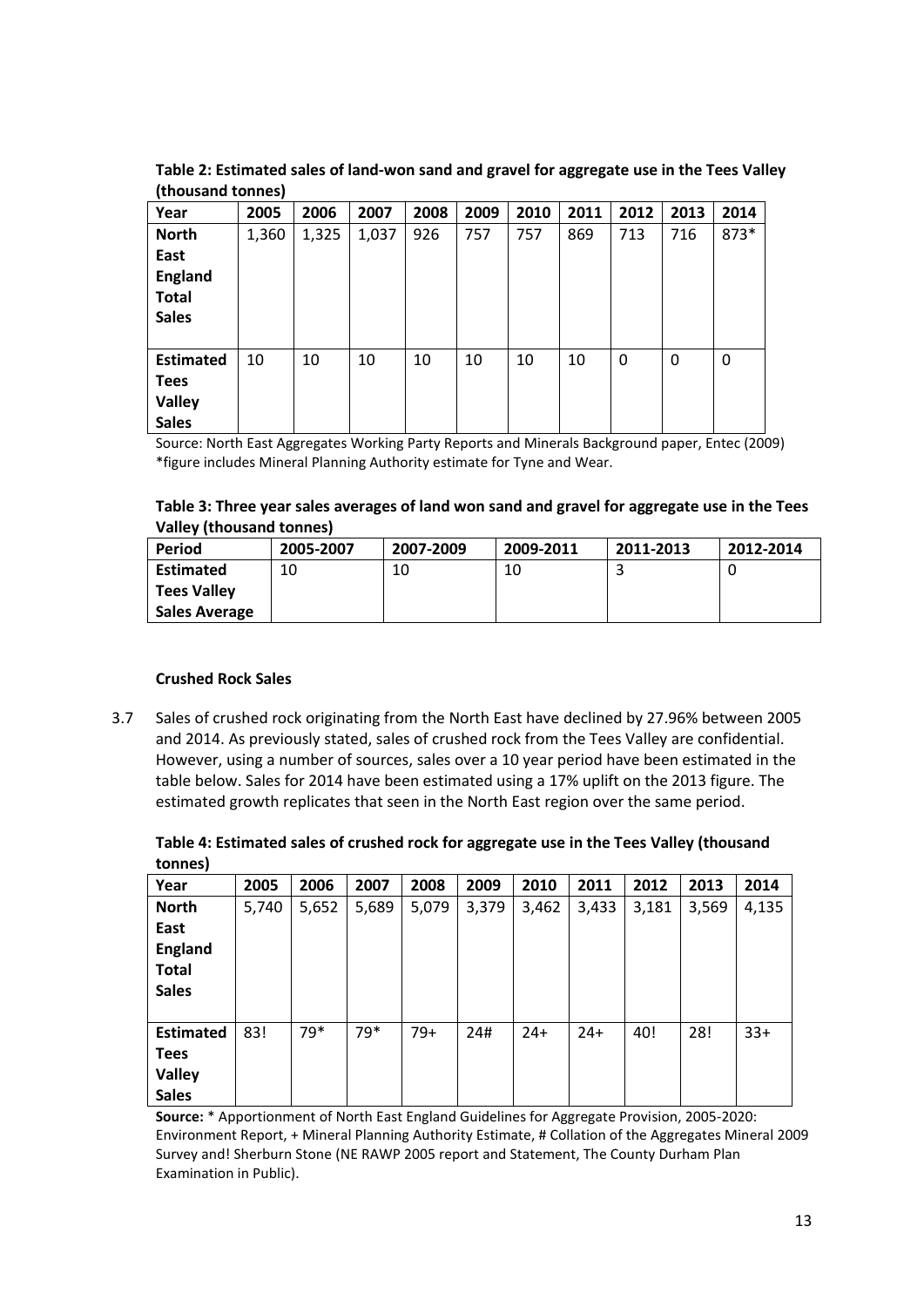**Table 5: Three year sales averages of crushed rock for aggregate use in the Tees Valley (thousand tonnes)**

| Period               | 2005-2007 | 2007-2009 | 2009-2011 | 2011-2013 | 2012-2014 |
|----------------------|-----------|-----------|-----------|-----------|-----------|
| <b>Estimated</b>     | 80        | 61        | 24        | -31       | 34        |
| <b>Tees Valley</b>   |           |           |           |           |           |
| <b>Sales Average</b> |           |           |           |           |           |

- 3.8 Due to the low levels of estimated sales in the Tees Valley and the low ten year sales average, three year sales averages have been considered to give a greater understanding of the sales trends for crushed rock. These averages are shown in Table 5.
- 3.9 It can be seen that sales from the Tees Valley have dropped significantly over the 10 year period, by 60.24%. This is likely to reflect the change in economic conditions, and thus demand for aggregates, plus a higher proportion of output from Hart Quarry being used for agricultural lime. Production from Hart Quarry has varied considerably since 1971, generally in response to prevailing market conditions. Sales have also dropped due to competition from Europe. It may also be influenced by waste policy which encourages the recycling of aggregates and increased efficiency in construction techniques.
- 3.10 While sales remain significantly lower than during the 2005-2007 period, it can be seen that there has been some minor recovery with an increase of 41% between 2009-2011 and 2012- 2014. However, this is as a result of increasing production of agricultural lime.
- 3.11 It should also be noted that the nearest mineral producing units to the Tees Valley, Aycliffe East Quarry in County Durham, ceased mineral production in 2013. The closure of this site is significant as it is assumed that due to its proximity, the majority of sales from the quarry were used in the Tees Valley.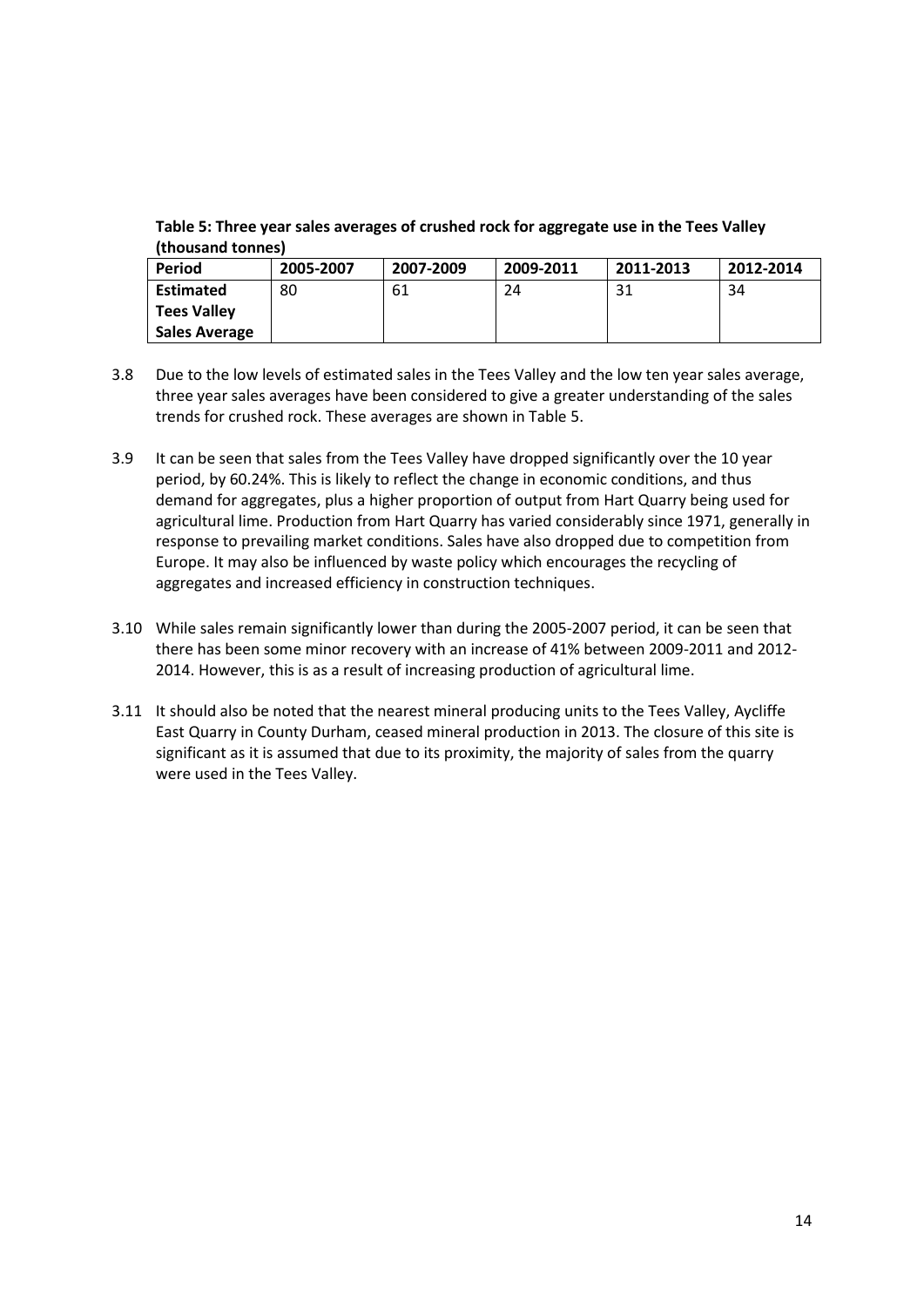# **4. Marine-won sand and gravel and wharves**

- 4.1 There are currently no areas licenced for the dredging of marine aggregates in North East England, with the closest area being the Humber dredging area. During 2014, 1.57 million tonnes of construction aggregate were dredged from a permitted license tonnage of 4.56 million in the Humber region, 0.43 million tonnes (27.3%) of which was delivered to the North East<sup>4</sup>. Over the fifteen year period from 1998 to 2012, 52.2 million tonnes were dredged from the Humber region<sup>5</sup>. The Crown Estate's Marine Aggregates Capacity & Portfolio document 2015, details that there are currently 55.16 million tonnes of primary marine aggregate reserves in the Humber dredging region, which at the 10 year average annual off-take would provide a reserve life of 21.96 years. Significant quantities of sand and gravel, potash and salt are transported in and out of the Tees Valley via the port and rail facilities in the area.
- 4.2 As illustrated in Table 6, it can be seen that sales of sand and gravel decreased markedly after 2008. Sales of marine-won sand and gravel from the Tees Valley decreased by 33.7% between 2008 and 2014, with sales from wharves in the North East also decreasing over this period. This decrease is considered to be mainly the result of the economic downturn and more recently sales have recovered with an increase of 56.1% between 2013 and 2014

| Year                                 | 2008  | 2009  | 2010  | 2011  | 2012 | 2013  | 2014  |
|--------------------------------------|-------|-------|-------|-------|------|-------|-------|
| <b>North East</b>                    | 998   | 563   | 678   | 509   | 491  | 451   | 536   |
| <b>England Total</b><br><b>Sales</b> |       |       |       |       |      |       |       |
| <b>Tees Valley</b>                   | 314.9 | 189.9 | 257.1 | 181.4 | 99.5 | 133.7 | 208.7 |

| Table 6: Sales of marine-won sand and gravel for aggregate use in the Tees Valley (thousand |  |
|---------------------------------------------------------------------------------------------|--|
| tonnes)                                                                                     |  |

Source: North East: North East Aggregates Working Party Reports, Tees Valley: The Crown Estate Licenses, Summary of Statistics 2008-2013

- 4.3 There are a number of wharves in the Tees Valley capable of landing marine dredged sand and gravel. Cochrane's Wharf in Middlesbrough is identified as the only location in 2014 in the Tees Valley where marine dredged sand and gravels were landed. Economic conditions have resulted in Billingham Wharf being mothballed by its operator in 2012.
- 4.4 To allow sand and gravel landings to continue, the Minerals and Waste Policies and Sites DPD safeguards land connected to the existing wharves to ensure their operations are maintained and, if necessary, expanded. Cochrane's Wharf and Tees Wharf in Middlesbrough have been the location of much of the landings of marine-won sand and gravel in the Tees Valley. However, these wharves (plus Dawson's Wharf, Middlesbrough Wharf and Middlesbrough Port (North Wharf)) are all located within the Greater Middlehaven regeneration area, as identified in the Middlesbrough Regeneration DPD (2009). Whilst policies within the DPD would support the continued use of these wharves, the Greater Middlehaven project would take priority over existing uses if there were risks to the delivery of regeneration initiatives.

 4 The area involved – 17 th annual report, Marine Aggregate Extraction 2014

<sup>5</sup> Marine Aggregate Dredging 1998-2012, The Crown Estate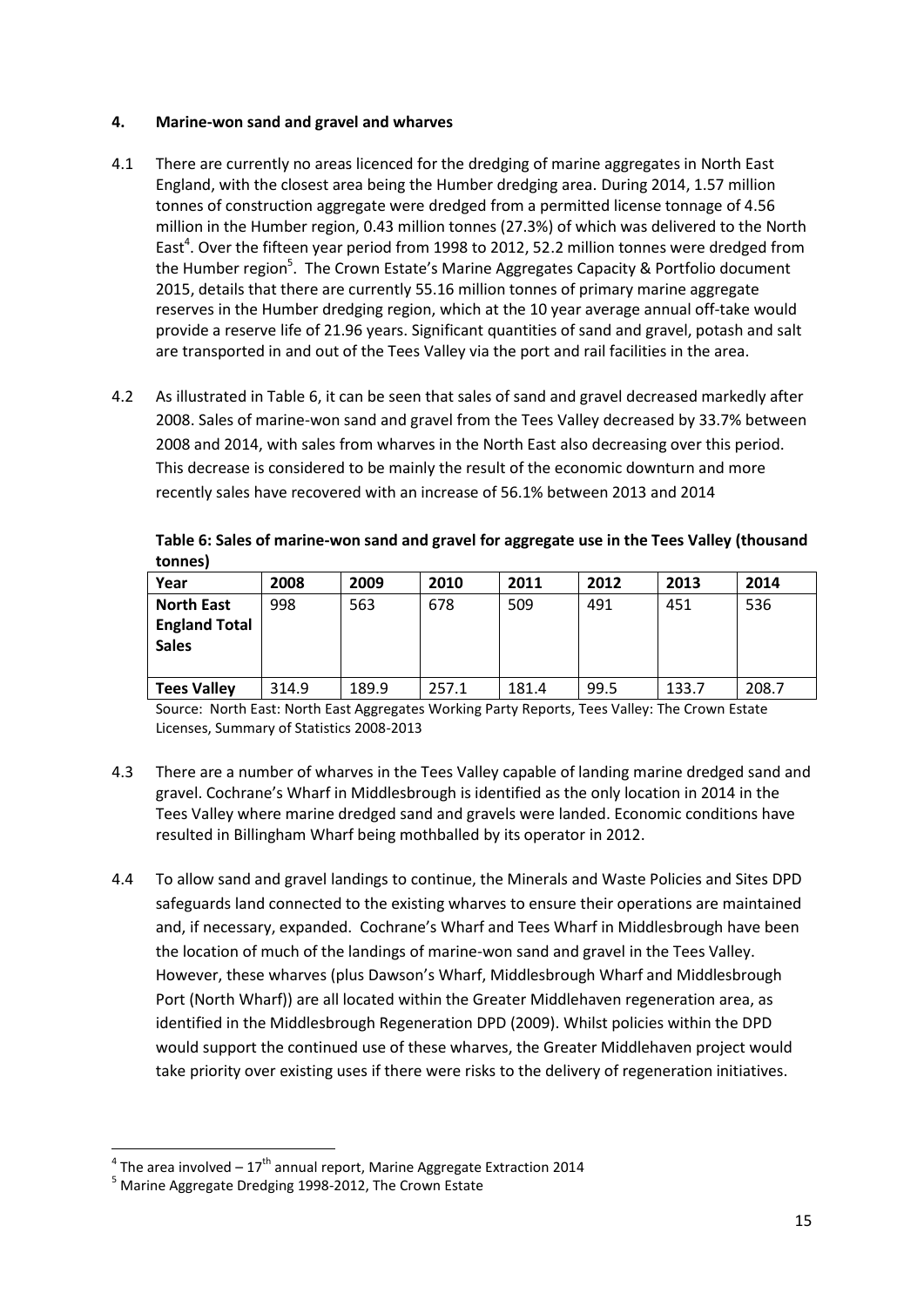- 4.5 The Minerals and Waste DPD also safeguards wharves at Teesport, Graythorp Yard and Billingham Reach Industrial Estate. The safeguarding of these three wharves is considered to provide adequate replacement capacity should a situation arise where Tees Wharf and Cochrane's Wharf are closed. Some of these wharves are already involved with the landing of sand and gravels imported from land-won sources outside of the Tees Valley, and have comparable size and facilities. This demonstrates that there is capacity to deal with current tonnage as well as any potential future increase.
- 4.6 The Marine and Coastal Access Act 2009 introduced a new approach for marine planning. The Marine Policy Statement (2011) recognises the importance of marine aggregates and supports their extraction, to the extent that this remains consistent with the principles of sustainable development. Production of the Marine Plan for the North East region will commence in 2016, however the MPS states that marine plan authorities should as a minimum make provision within Marine Plans for a level of supply of marine sand and gravel that ensures that marine aggregates (along with other sources of aggregates, including recyclates) contribute to the overarching Government objective of securing an adequate and continuing supply to the UK market for various uses.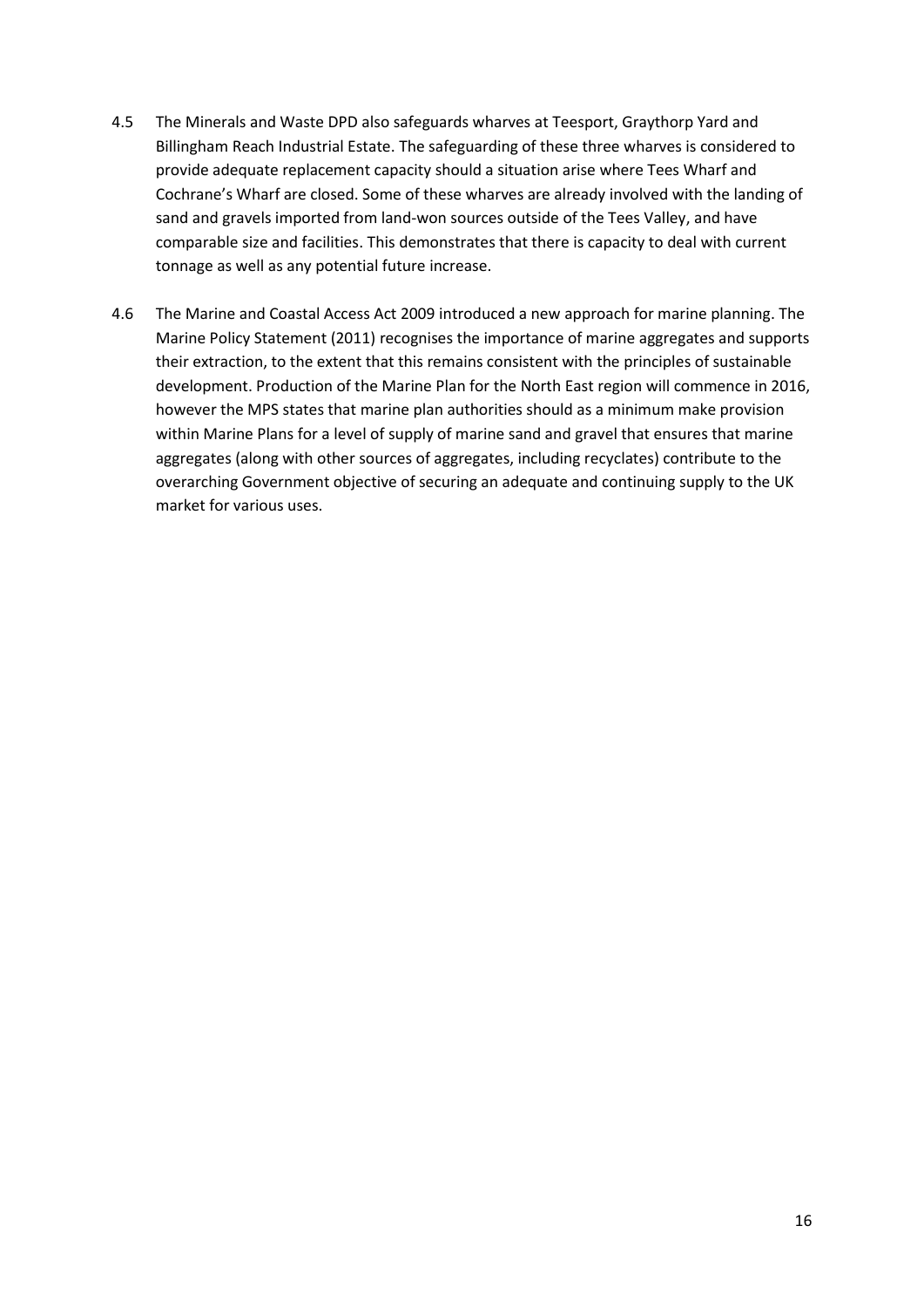# **5. Secondary and recycled aggregates**

- 5.1 Information on the production and supply of recycled aggregates is included in the NE RAWP reports. Sources of recycled and secondary aggregates have included materials originating from the steelworks at Redcar and ash from the Haverton Hill Energy from Waste Plant. The ash recycling plant at Haverton Hill now has additional capacity and the tonnage of aggregates produced from this site is likely to increase in future years.
- 5.2 In October 2015, the SSI steelworks at Redcar closed and the coke ovens were extinguished. This has removed a source of recycled aggregates, in the form of recycled blast furnace slag, from the Tees Valley and future iterations of the LAA will consider the impact of this closure on aggregate use.

| <b>Site</b>              | Location      | <b>Materials</b>                                 |
|--------------------------|---------------|--------------------------------------------------|
| Cochrane's Wharf         | Middlesbrough | Construction, demolition and<br>excavation waste |
| Dockside Road            | Middlesbrough | Blast furnace slag                               |
| <b>Haverton Hill EfW</b> | Stockton      | Incinerator bottom ash                           |
| Teesport                 | Redcar        | Blast furnace slag                               |

**Table 7: Types of recycled and secondary aggregates in Tees Valley (2014)**

Source: North East England Annual Aggregates Monitoring Report (2014)

5.3 The table below outlines the sales of recycled and secondary aggregates, although this data should be treated with caution as not all producers in the North East of England responded to surveys and the data does not include mobile crushers and screens.

| Table 8: Sales of recycled and secondary aggregates from Tees Valley (2014 |  |  |
|----------------------------------------------------------------------------|--|--|
|----------------------------------------------------------------------------|--|--|

|                                            | <b>Sales (thousand tonnes)</b> |
|--------------------------------------------|--------------------------------|
| <b>Construction and Demolition Waste</b>   | 30                             |
| Incinerator Bottom Ash (Energy from Waste) | 133                            |
| Slag: Blast Furnace (Steel)                | 352                            |
| <b>Total</b>                               | 515                            |

Source: North East England Annual Aggregates Monitoring Report (2014)

5.4 The use of secondary and recycled aggregates is acknowledged to be of some importance within the Tees Valley. The Spatial Vision, Strategic Objective B and Policy MWC1 c) in the Mineral and Waste Core Strategy DPD all look to promote the use of alternative aggregate materials over primary aggregates. It is anticipated that the supply of recycled aggregates is likely to decline significantly in future years due to the loss of blast furnace slag from the steelworks. Further work will be undertaken to understand the extent to which the recycled and secondary aggregates which continue to be produced in the Tees Valley could be used as an alternative to primary aggregates.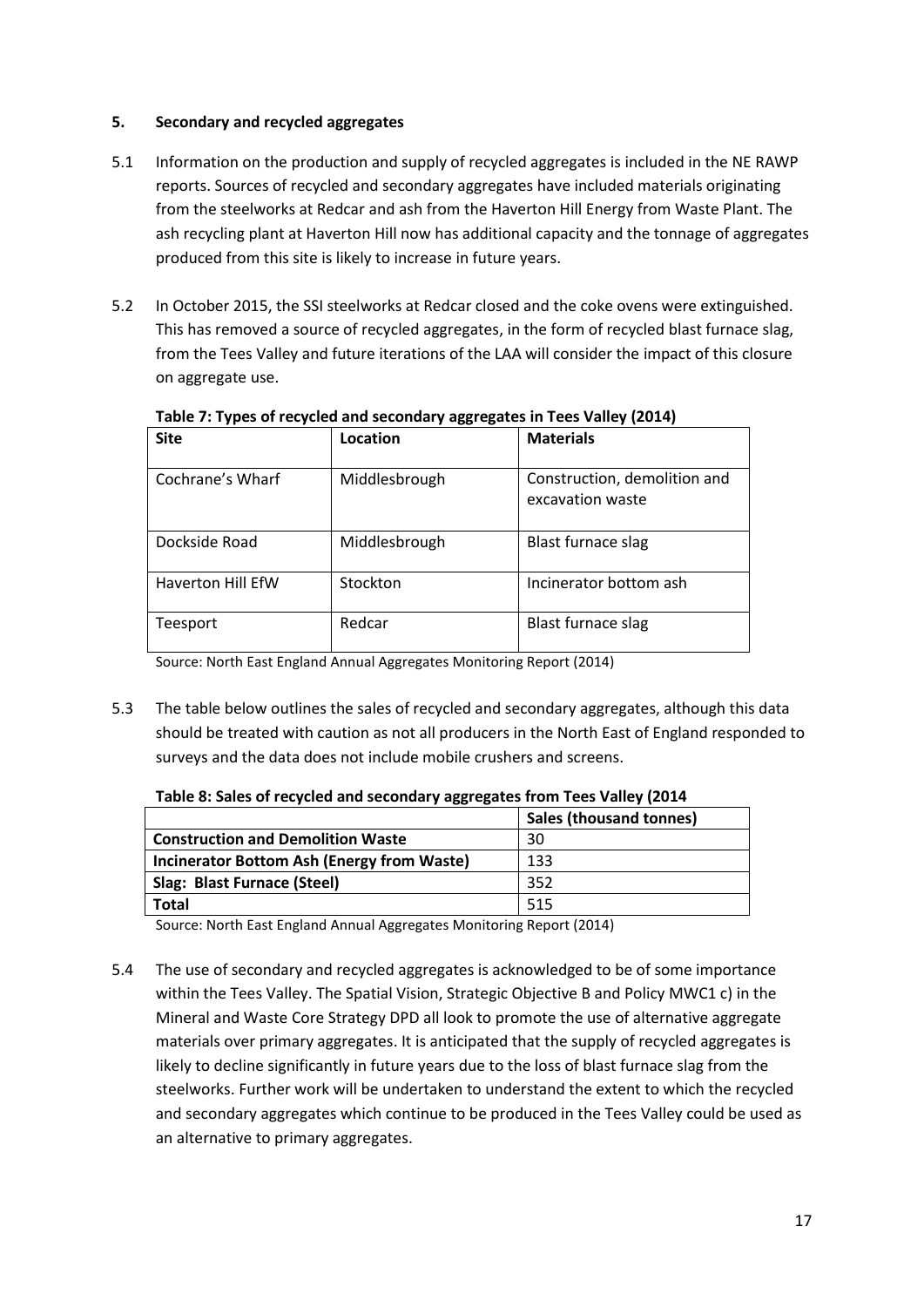# **6. Movement of aggregates – imports/exports**

6.1 Information on imports and exports of aggregates is contained in the Collation of the Aggregate Mineral 2009 Survey and will be updated following publication of the findings of the Aggregate Minerals Survey 2014. Recorded details of sales from the Tees Valley and principal destinations are summarised in the tables below:

|                            | <b>Tees Valley</b>        |            | <b>North East</b>         |            | <b>Elsewhere</b>          |            |
|----------------------------|---------------------------|------------|---------------------------|------------|---------------------------|------------|
| Origin                     | <b>Thousand</b><br>tonnes | Percentage | <b>Thousand</b><br>tonnes | Percentage | <b>Thousand</b><br>tonnes | Percentage |
| Middlesbrough<br><b>BC</b> | 79                        | 72%        | 31                        | 28%        | 0                         | 0%         |
| Stockton-on-<br>Tees BC    | 85                        | 79%        | 3                         | 3%         | 20                        | 19%        |

**Table 9: Sales of marine sand and gravel and principal destination (2009)**

Source: Collation of the Aggregate Mineral 2009 Survey

# **Table 10: Sales of crushed rock and principal destination (2009)**

|                      | <b>Tees Valley</b>        |            | <b>North East</b>         |            | <b>Elsewhere</b>   |            |
|----------------------|---------------------------|------------|---------------------------|------------|--------------------|------------|
| Origin               | <b>Thousand</b><br>tonnes | Percentage | <b>Thousand</b><br>tonnes | Percentage | Thousand<br>tonnes | Percentage |
| <b>Hartlepool BC</b> | 24                        | 100%       |                           | 0%         |                    | 0%         |

Source: Collation of the Aggregate Mineral 2009 Survey

6.2 The study also records imports of primary aggregates into the Tees Valley. The table below illustrates imports of aggregates from other sub-regions within the North East and from other regions (inter-regional flows). This data is compared against consumption of aggregates within the Tees Valley. However, data should be treated with caution as operators cannot always be certain where their produce is sold. The study also notes that some caution should be used in interpreting consumption figures as they are calculated from the principal destination of aggregate flows. However, aggregates may subsequently be used within another region.

| Table 11: Imports of primary aggregates to the Tees Valley (2009) (thousand tonnes) |  |
|-------------------------------------------------------------------------------------|--|
|-------------------------------------------------------------------------------------|--|

|                                | <b>Imports</b> | <b>Consumption</b> | Imports as % of |
|--------------------------------|----------------|--------------------|-----------------|
|                                |                |                    | consumption     |
| Land-won sand & gravel         | 262            | 262                | 100%            |
| Marine sand & gravel           |                | 167                | 1.2%            |
| <b>Total sand &amp; gravel</b> | 267            | 428                | 62.3%           |
| <b>Crushed rock</b>            | 369            | 393                | 93.9%           |
| <b>Total aggregates</b>        | 633            | 821                | 77.1%           |

Source: Collation of the Aggregate Mineral 2009 Survey

6.3 The table shows that 62.3% of sand and gravel consumption was imported, almost all of which was land-won. In addition, other aggregate imported in to the North East, which was not specifically recorded as having a Tees Valley destination, is likely to have been sold into the sub-region, forming a proportion of the 713kt total imports to the North East from other regions as reflected in Table 10. Given the availability of reserves at Stockton Quarry, which are not currently worked, it is considered that this may reflect the availability of high quality resources in neighbouring areas and economic decisions made by operators. Opportunities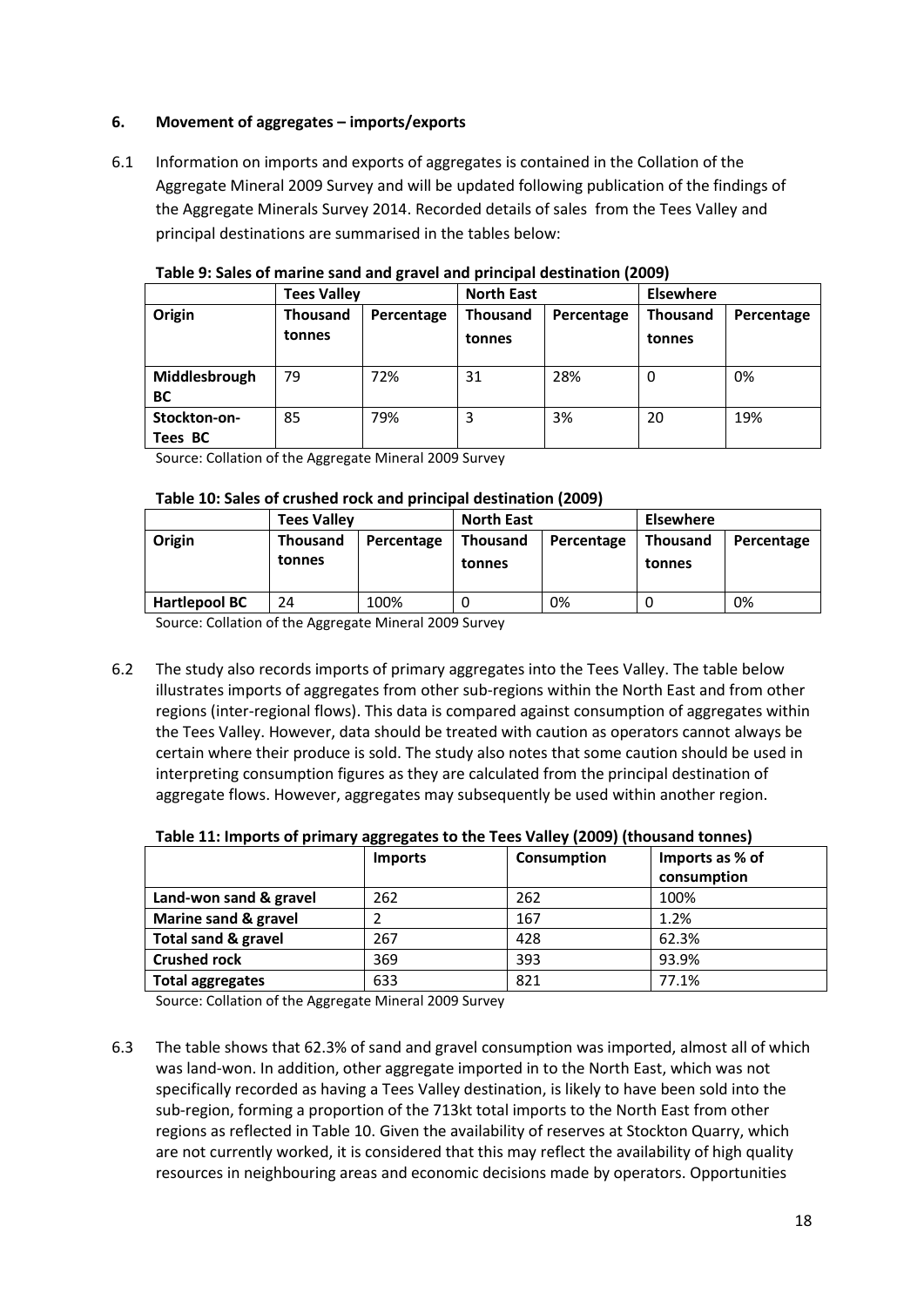may exist for an increase in marine dredged sand and gravel. However, in the short-term this seems unlikely, particularly given the current mothballing of Billingham Wharf due to economic conditions. MWP3 supports appropriate new sites within the Tees Valley.

- 6.4 The Tees Valley imports 93.9% of crushed rock from elsewhere in the North East or another region, a large proportion of which will be from quarries in North Yorkshire. It is considered that this high level of imports may reflect the availability of high quality reserves in neighbouring areas, and is also likely to be influenced by the economics of buying from established operators and sites. The reliance on one quarry and lack of high quality reserves in the Tees Valley is also considered to contribute to a high level of imports.
- 6.5 MWP3 supports appropriate new sites within the Tees Valley. However, given the historically low levels of mineral production and relatively low levels of interest for new sites within the Tees Valley, it is considered that the reliance on imports of land-won aggregates from elsewhere will be required to continue, particularly in the short to medium term, and cooperation with other areas will therefore remain important.

# **Inter-regional flows**

6.6 The Collation of the Aggregate Mineral 2009 Survey identifies complex inter-regional flows of aggregates between regions of England and Wales. Flows into the North East are illustrated in the table below.

| Aggregate<br><b>Mineral</b> |                                 | <b>Total</b> | East of<br><b>England</b> | East<br><b>Midland</b><br>s | <b>North</b><br>West | Yorkshir<br>e<br>&<br>Humber | South<br><b>Wales</b>    | Outside<br><b>England</b><br>&<br><b>Wales</b> |
|-----------------------------|---------------------------------|--------------|---------------------------|-----------------------------|----------------------|------------------------------|--------------------------|------------------------------------------------|
| Sand and<br>gravel          | Land-won                        | 713          | $\mathbf 1$               | $\mathbf 0$                 | 97                   | 615                          | $\blacksquare$           |                                                |
|                             | Marine<br>dredged               |              |                           |                             |                      | $\qquad \qquad -$            | $\overline{\phantom{0}}$ |                                                |
|                             | <b>Total sand</b><br>and gravel | 713          | $\mathbf{1}$              | $\mathbf 0$                 | 97                   | 615                          |                          |                                                |
| <b>Crushed</b><br>rock      | Limestone/D<br>olomite          | 370          |                           | $\mathbf 0$                 | 44                   | 325                          |                          |                                                |
|                             | Igneous rock                    | 118          | $\overline{a}$            | $\mathbf{1}$                | 48                   | $\overline{\phantom{a}}$     | $\overline{\phantom{0}}$ | 68                                             |
|                             | Sandstone                       | 27           | $\overline{\phantom{m}}$  | $\overline{\phantom{0}}$    | $\mathbf 0$          | 25                           | $\overline{2}$           | $\blacksquare$                                 |
|                             | <b>Total</b><br>crushed rock    | 514          |                           | $\mathbf{1}$                | 93                   | 350                          | $\overline{\mathbf{2}}$  | 628                                            |
| <b>Total</b>                | <b>Total</b><br>aggregates      | 1,228        | $\mathbf 1$               | $\mathbf{1}$                | 189                  | 966                          | $\overline{2}$           | 68                                             |

#### **Table 12: Imports of primary aggregates to the North East (2009) (thousand tonnes)**

Source: Collation of the Aggregate Mineral 2009 Survey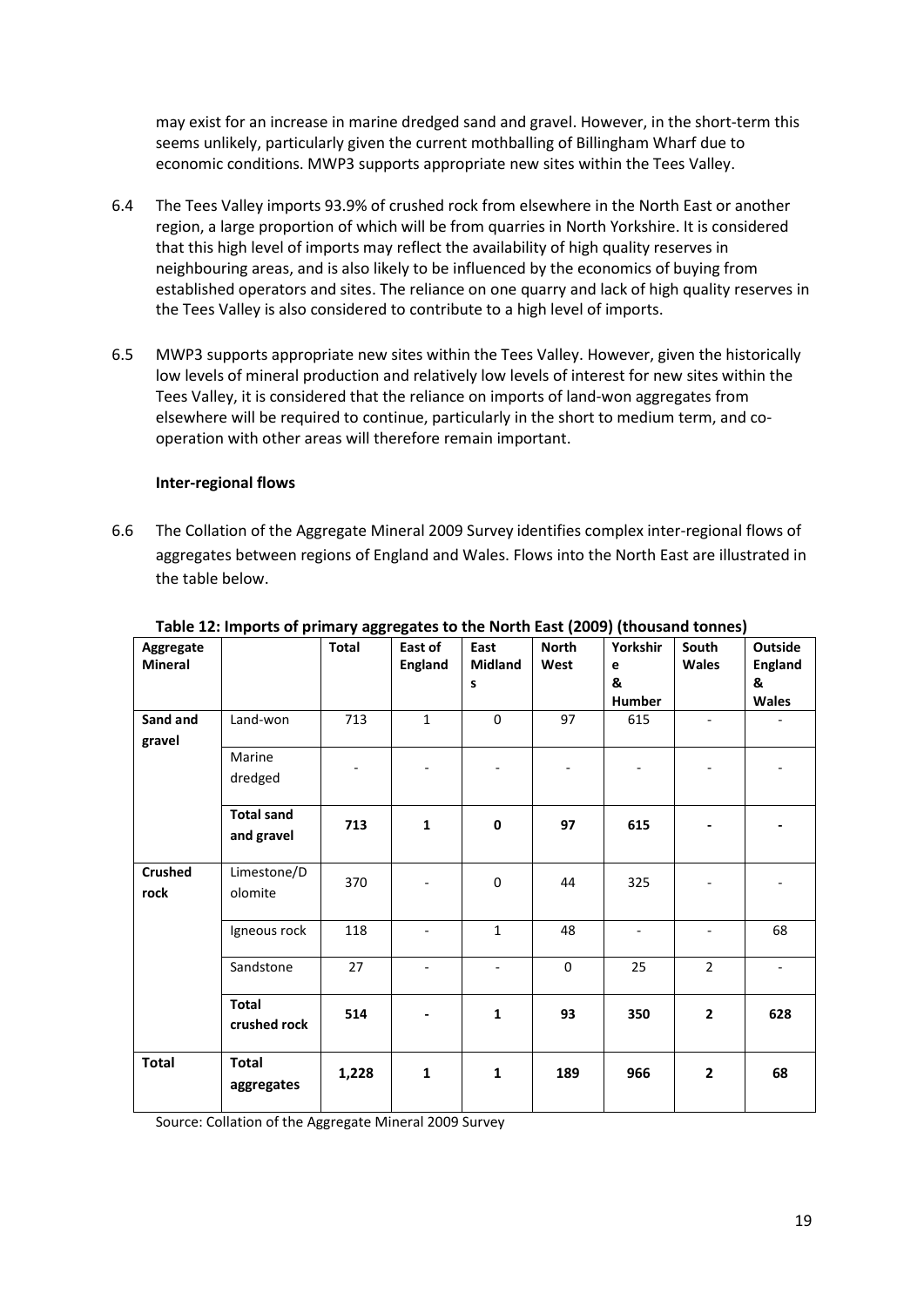- 6.7 The most significant imports of aggregates into North East England are land-won sand and gravel and crushed rock from Yorkshire and Humber: 615 thousand tonnes of land-won sand and gravel and 350 thousand tonnes of crushed rock.
- 6.8 It is considered that this reflects the availability of good quality resources in the northern part of North Yorkshire that are in close proximity to North East England. It is assumed that a significant proportion of exports from North Yorkshire to North East England are to the Tees Valley sub-region, reflecting the limited land-won production in this area and the economic constraints associated with transporting aggregate minerals over longer distances by road.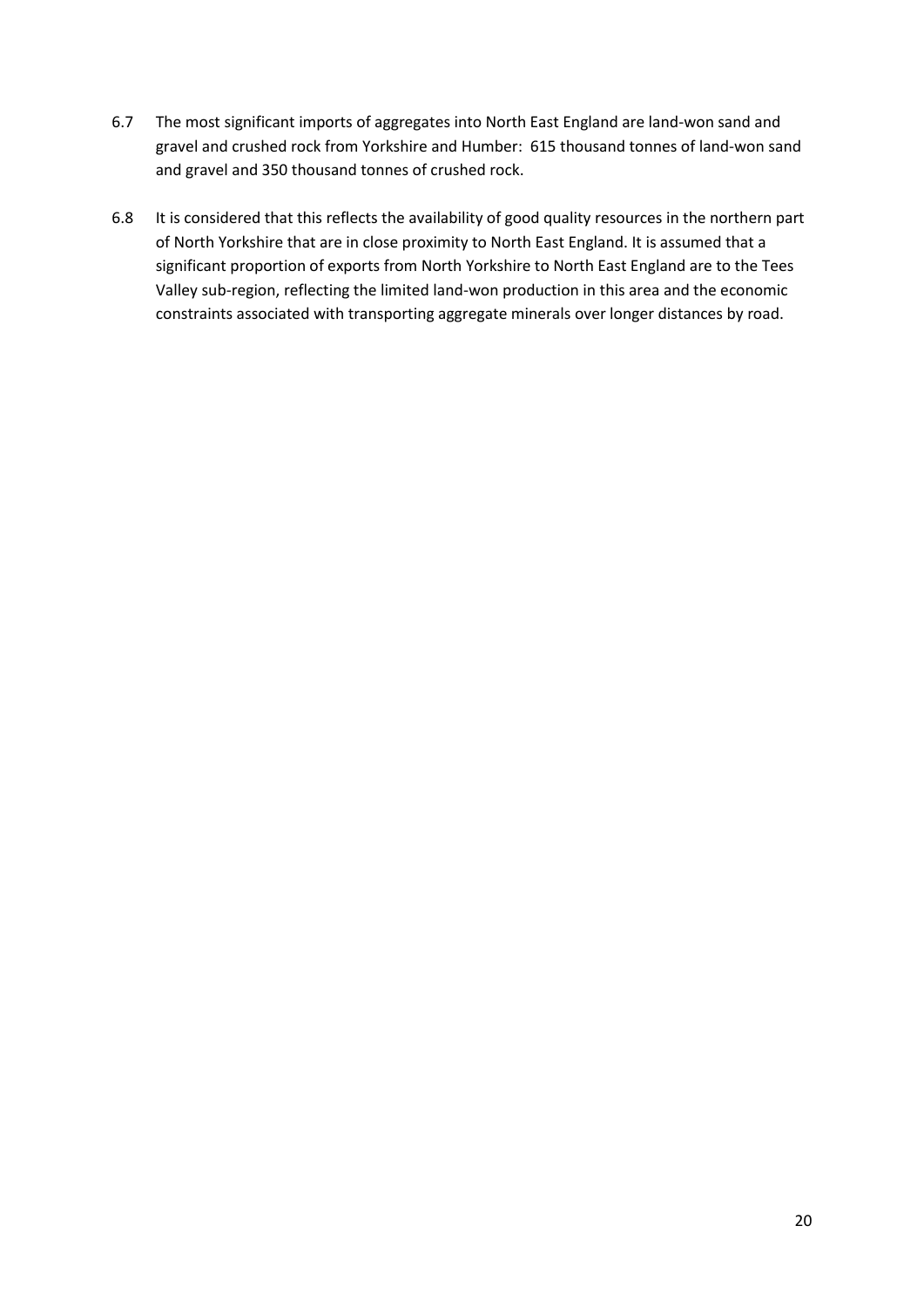# **7. Assessment of future supply and demand**

# **Apportionment**

7.1 The North East Aggregates Working Party has provided advice on how the regional figure for North East England (24 million tonnes of sand and gravel and 99 million tonnes of crushed rock) should be sub-divided between each of the mineral planning authorities for the period 2005 to 2020. These guidelines for mineral production are summarised in the table below.

|                    | <b>Sand and Gravel</b><br>(tonnes) |                  | <b>Crushed Rock</b><br>(tonnes) |                  |  |
|--------------------|------------------------------------|------------------|---------------------------------|------------------|--|
|                    | Annual                             | <b>Total</b>     | Annual                          | <b>Total</b>     |  |
| <b>Tees Valley</b> | 175,000                            | 2.8 <sub>m</sub> | 187,500                         | 3.0 <sub>m</sub> |  |
| <b>North East</b>  | 1.5 <sub>m</sub>                   | 24m              | 6.19m                           | 99 <sub>m</sub>  |  |

| Table 13: Recommended apportionment Tees Valley (2005-2020) |  |
|-------------------------------------------------------------|--|
|-------------------------------------------------------------|--|

Source: North East England Annual Aggregates Monitoring Report

# **Ten year sales average**

- 7.2 The sales information covering the 10 period from 2005-2014 covers a period of both high and low economic activity. Stockton Quarry was inactive during the whole of this 10 year period and North Gare inactive since 2012. Sales of sand and gravel average at 7 thousand tonnes per year over a 10 year period and nothing per year over a 3 year period. Sales of crushed rock average at 49.3 thousand tonnes per year over this 10 year period, and 33.6 thousand tonnes over a 3 year period.
- 7.3 The graph below illustrates the annual recommended apportionment for land-won sand and gravel against estimated sales for aggregate use in the Tees Valley over a 10 year period.

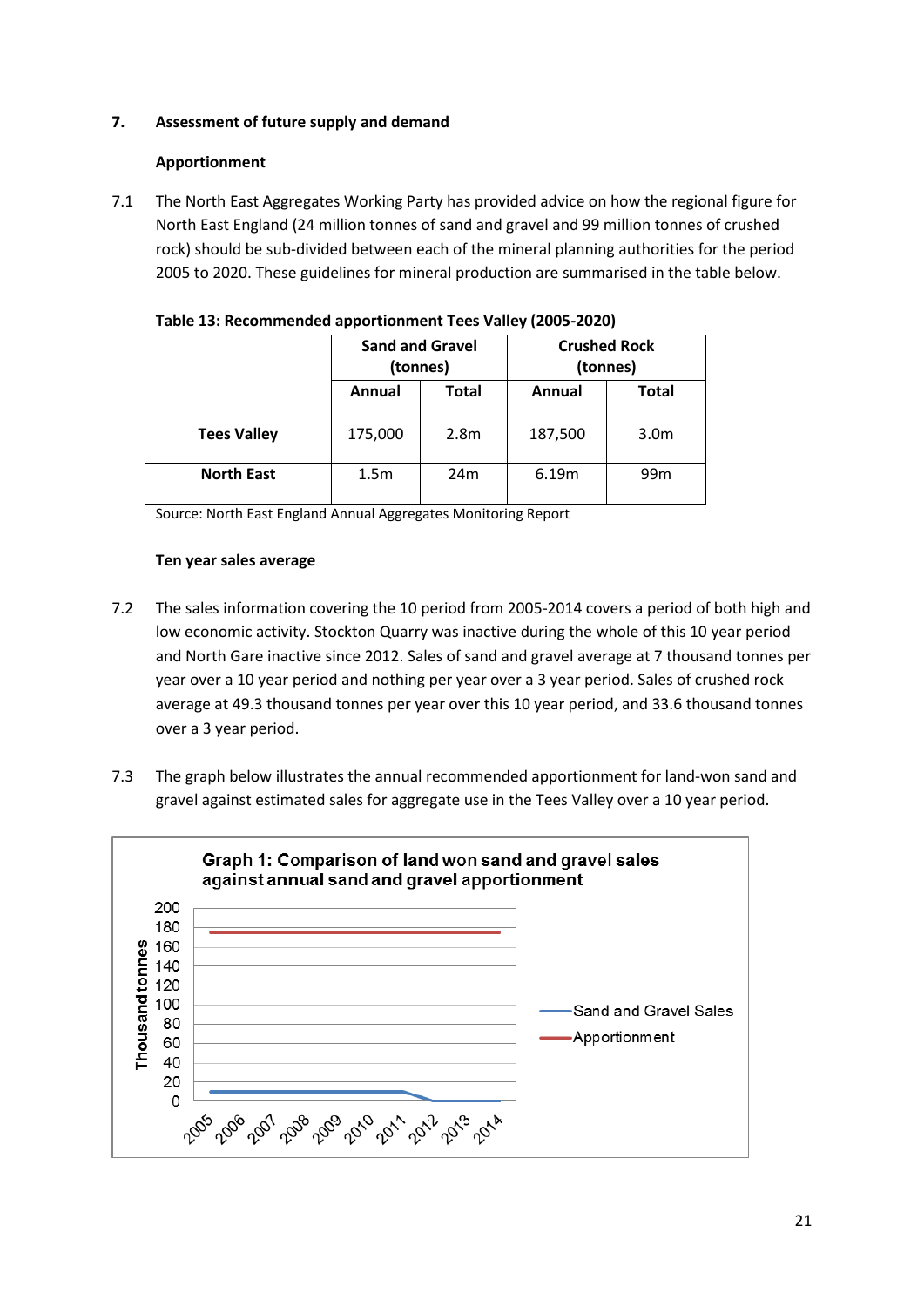7.4 Graph 2 shows the annual recommended apportionment for crushed rock against estimated sales for aggregate use in the Tees Valley over a 10 year period. Sales are solely form Hart Quarry, which also produces significant quantities of agricultural lime.



- 7.5 As can be seen from the above graphs, sales of sand and gravel and crushed rock over the 10 year period are significantly below the recommended regional apportionment. Given the lack of sand and gravel sales in recent years, and the reliance on one quarry for crushed rock sales, it is considered that the 10 year sales average is not a good indicator of demand for aggregates in the Tees Valley.
- 7.6 National Planning Practice Guidance states that Local Aggregate Assessments must also consider other relevant local information in addition to the 10 year rolling supply, which seeks to look ahead at possible future demand, rather than rely solely on past sales It is, therefore, considered that reported consumption of sand and gravel and crushed rock within the Tees Valley adjusted to take into account future levels of growth may provide a more appropriate indication of levels of future demand (Table 15).

#### **Local Factors Influencing Demand**

#### **Major Development**

- 7.7 The A1 in North Yorkshire, south of the Tees Valley, is currently being upgraded. However, this is not expected to create a significant demand for aggregates from the Tees Valley.
- 7.8 A number of planning applications have been submitted for the York Potash Project. These include proposals for a mine head in the North York Moors National Park, a mineral transport system, a minerals handling facility and harbour facilities in Redcar and Cleveland. Information in the Supplementary Environmental Impact Report Traffic Management Plan indicates that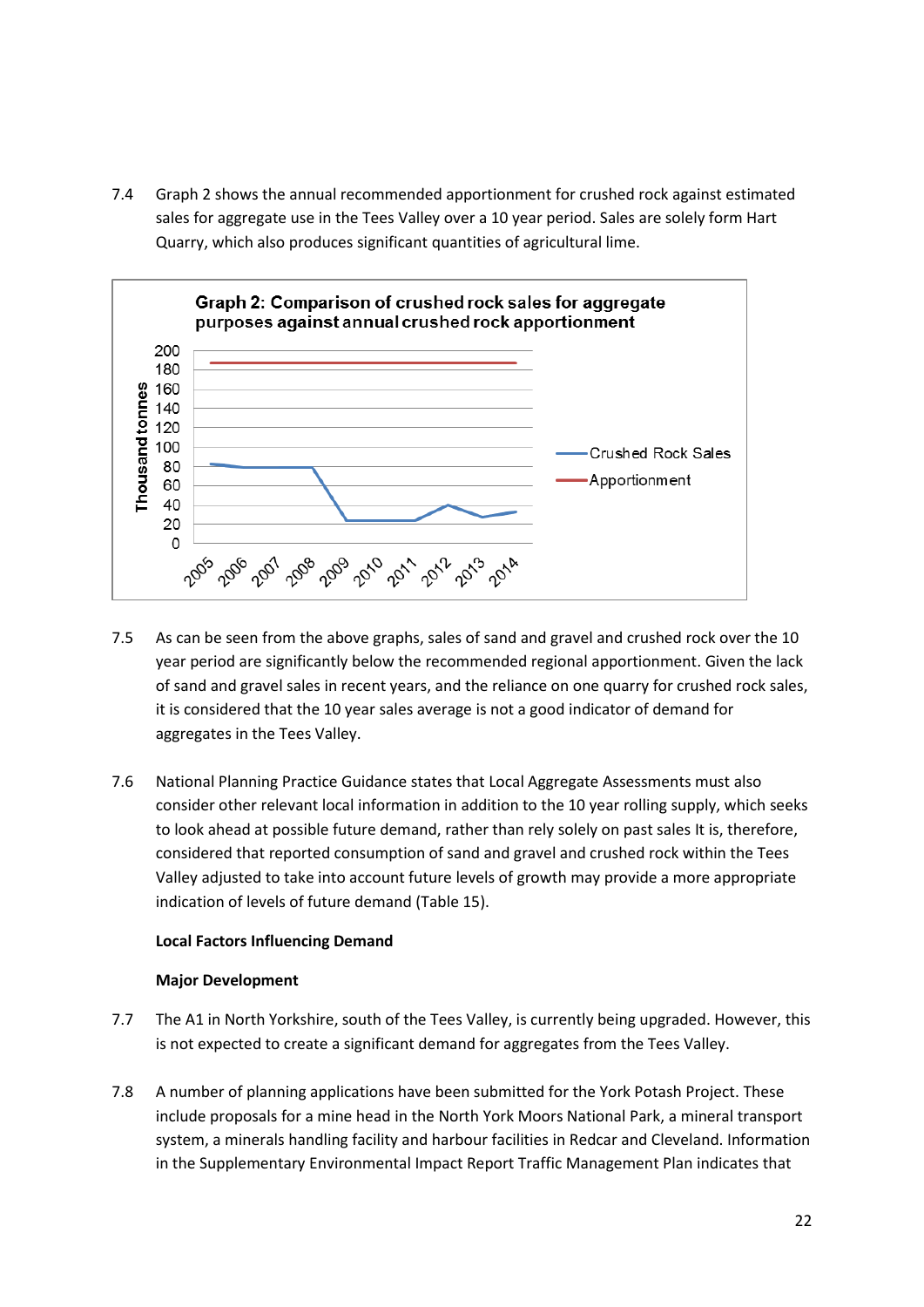Teesside would be the likely source for bulk materials. The 'Aggregates and Diesel demand Breakdown' highlights the high volumes of aggregate potentially required. Further work will therefore be undertaken to understand the demand likely to arise from the proposed York Potash Project. This will inform future LAAs.

# **Housing Growth**

7.9 It is acknowledged that aspirations to increase housing supply in the Tees Valley would impact on the amount of aggregates required. A comparison has, therefore, been made between housing completions over the past 10 years and projected housing supply over the next 10 years.

|                                | Previous 10 year<br>completions (2005/6<br>$-2014/15$ | <b>Proposed future 10</b><br>year completions<br>$(2015/16 - 2024/25)$ | Percentage change |
|--------------------------------|-------------------------------------------------------|------------------------------------------------------------------------|-------------------|
| <b>Darlington</b>              | 3,320                                                 | $2,227^a$                                                              | $-32.9%$          |
| Hartlepool                     | 2,359                                                 | $3,560^{b}$                                                            | 50.9%             |
| Middlesbrough                  | 2,055                                                 | $5,417^c$                                                              | 163.6%            |
| <b>Redcar and</b><br>Cleveland | 2,063                                                 | $2,134^d$                                                              | 3.4%              |
| <b>Stockton</b>                | 5,475                                                 | $7,681^e$                                                              | 40.3%             |
| <b>Tees Valley Total</b>       | 15,272                                                | 21,019                                                                 | 37.6%             |

# **Table 14: Tees Valley housing completions and proposed housing completions (net)**

Source: <sup>a</sup> Darlington Housing Trajectory 2015.<sup>b</sup> Hartlepool Future Housing Provision – Nov 2015, <sup>c</sup> Middlesbrough Council Five Year Housing Land Supply Assessment (1 April 2015 – 31 March 2020).<sup>d</sup> Redcar & Cleveland Five Year Housing Land Supply Assessment (December 2015) and <sup>e</sup> Stockton Housing Trajectory base date  $1<sup>st</sup>$  March 2015.

7.10 The rate of house building is forecast to be higher over the next 10 years than over the previous 10 year period with a growth of 37.6%. It is, however, considered that this is a conservative estimate of future growth. This is as a result of the stage of Local Plan preparation in the Tees Valley authorities, where a number of authorities have been unable to finalise the future housing requirements and allocations and have instead based the proposed future 10 year completions on housing trajectories. Future iterations of the LAA are likely to include a higher estimate of future growth, reflecting aspirational plans for housing growth within Local Plans. Darlington, for example, is launching its new Local Plan process in April with the aim of boosting housing delivery with a target of 10,000 houses over a 20 period.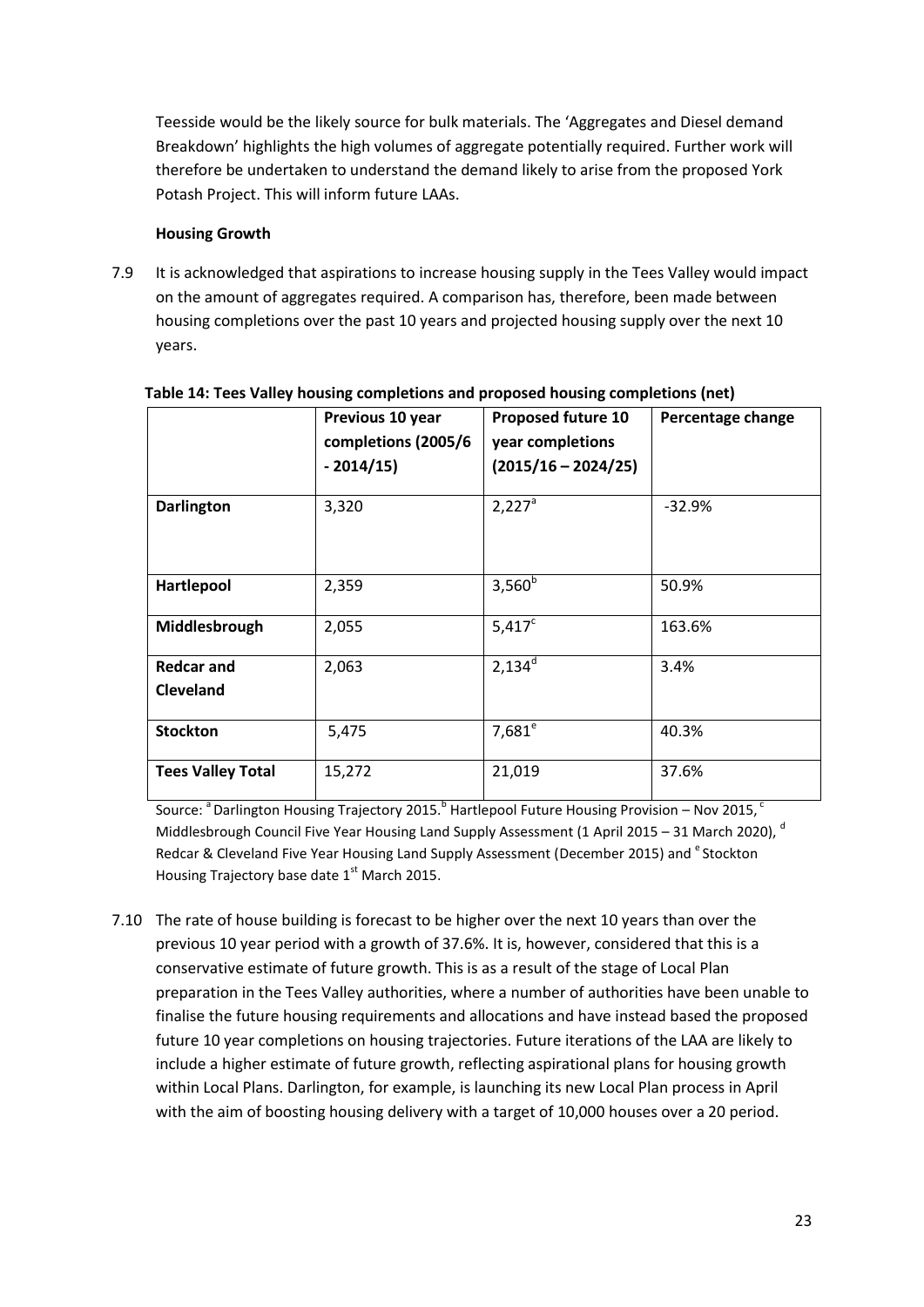7.11 While it is noted that these levels of development are not certain to be achieved, there is a direct link between house building and the need for aggregates and as such it is considered that this need for additional aggregates should be recognised.

# **Assessment of Demand**

7.12 As previously noted the use of the 10 years sales average as a basis for calculating demand in the Tees Valley is considered inappropriate. The Collation of Aggregate Minerals 2009 Survey provides the most recent information in relation to the consumption of aggregates within the Tees Valley, which is considered to be a more appropriate basis for estimating future demand. Nevertheless, it is acknowledged that this figure is also likely to underestimate demand due to the amount of aggregates imported into the North East region which are unallocated to a specific sub-region. It is hoped that this issue can be addressed in future iterations of the LAA when updated survey data becomes available.

# **Table 15: Tees Valley aggregate demand based on recorded consumption and estimates of future growth**

|                           | <b>Permitted reserves</b><br>at 2014 (tonnes) | <b>Consumption 2009</b><br>(tonnes) | Annual<br>consumption with<br>uplift for growth<br>(tonnes) |
|---------------------------|-----------------------------------------------|-------------------------------------|-------------------------------------------------------------|
| Land won sand &<br>Gravel | 1,280,000                                     | 428,000                             | 452,139                                                     |
| <b>Crushed Rock</b>       | 2,121,000                                     | 393,000                             | 415,165                                                     |

- 7.13 In Table 15, it is assumed that house building makes up approximately 15% of construction activity<sup>6</sup>. The growth factor calculated from predicted housing completions has, therefore, been applied to 15% of consumption in 2009 and then added to the consumption figure.
- 7.14 Whilst this is currently the most appropriate method of estimating future demand for aggregates within the Tees Valley, it is acknowledged that an uplift for growth based entirely on increased housing demand is likely to underestimate overall demand for aggregates. An increase in housing completions can be expected to lead to further demand for associated built infrastructure and future iterations of the LAA will consider how this can be accounted for to allow a greater understanding of future aggregate demand.

# **Assessment of supply**

**.** 

7.15 Table 16 shows the crushed rock and sand and gravel landbank for the Tees Valley.

<sup>6</sup> Construction Products Association Press Release, Monday 14 April 2014:

http://www.constructionproducts.org.uk/news/press-releases/display/view/associations-spring-forecasts-show-construction-activity-is/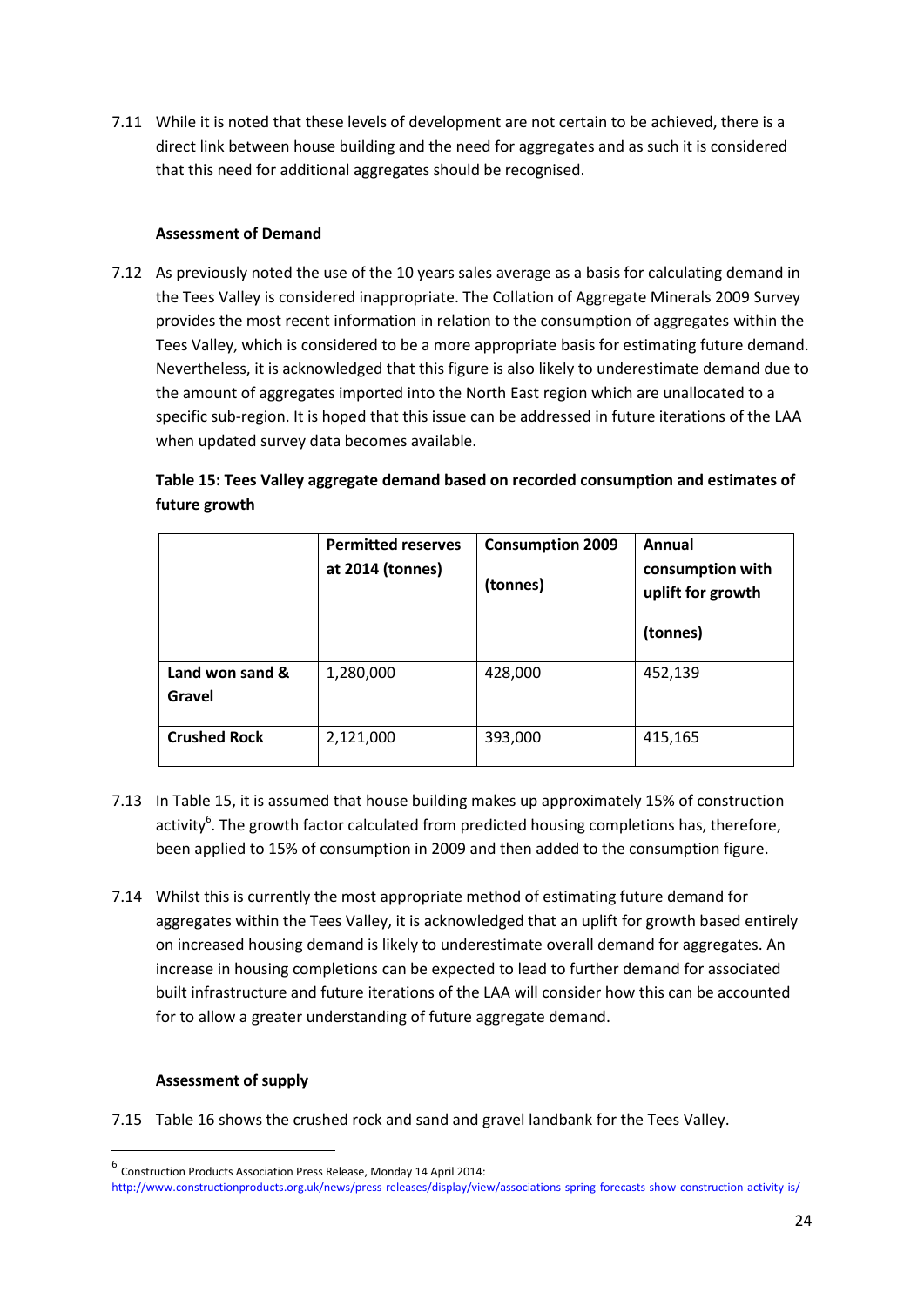|                               | <b>Permitted reserves</b><br>at 2014 (tonnes) | Annual<br>apportionment<br>$(2005 - 2020)$<br>(tonnes) | Landbank<br>based on<br>apportionment<br>(years) | Landbank<br>based on<br>consumption<br>(years) |
|-------------------------------|-----------------------------------------------|--------------------------------------------------------|--------------------------------------------------|------------------------------------------------|
| Land-won<br>sand &<br>gravel  | 1,280,000                                     | 175,000                                                | 7.3                                              | 2.8                                            |
| <b>Crushed</b><br><b>Rock</b> | 2,121,000                                     | 187,500                                                | 11.3                                             | 5.1                                            |

**Table 16: Landbank for crushed rock and sand and gravel in the Tees Valley**

- 7.16 This table illustrates that there is a sub-regional landbank in the Tees Valley of more than 10 years for crushed rock and 7 years for sand and gravel, as is required by the NPPF, where the calculation is based on the annual apportionment for the Tees Valley. However, future annual consumption of aggregates within the Tees Valley is expected to be much higher than the apportionment and calculating the landbank based on this figure results in a 5.1year landbank for crushed rock and a 2.8 year landbank for sand and gravel. These figures are significantly below the 10 year and 7 year landbanks required by the NPPF.
- 7.17 It should also be noted that permission for sand and gravel extraction at Stockton Quarry lapsed in July 2015, potentially resulting in no permitted reserves in the Tees Valley. A planning application (15/1860/VARY) has been submitted to extend the life of the quarry until July 2018 but is currently awaiting a decision. Should permission not be granted for the extension of operations at Stockton Quarry, there will be no permitted reserves or landbank for sand and gravel within the Tees Valley.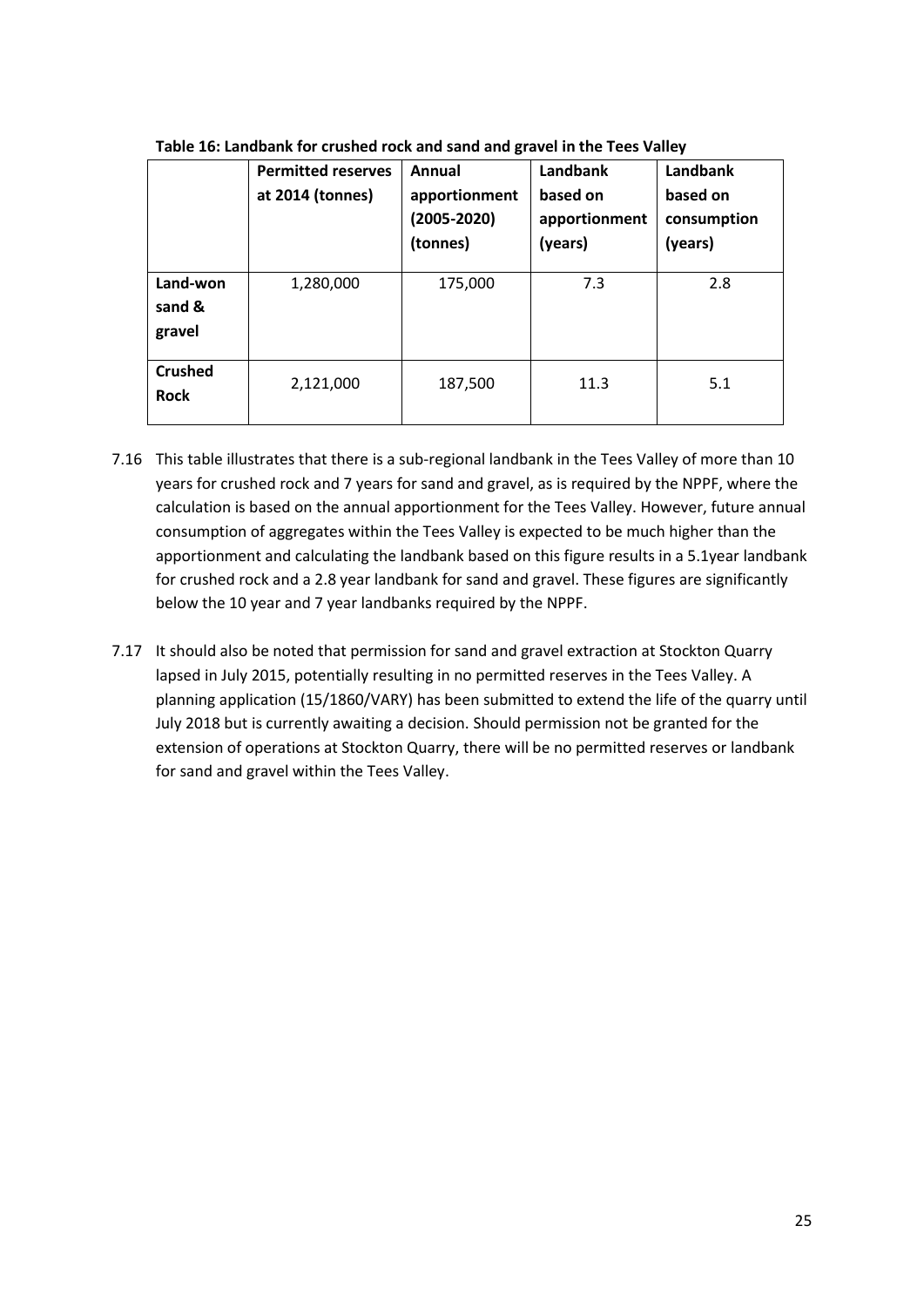#### **8. Future aggregate supply and demand**

- 8.1 Annual surveys of aggregate sales and reserves by the North East Aggregate Working Party provide a basis for establishing future supply and demand. Specific data for the Tees Valley is limited, although trends can be identified of downward sales of sand and gravel and crushed rock. It is considered that this is due to the decline in the construction industry as a result of economic conditions and may also be influenced by more efficient construction techniques and increased use of recycled and secondary aggregates.
- 8.2 The only crushed rock quarry operating in the Tees Valley is Hart Quarry which has granted permission for an extension in 2011. Based on current calculations, this would provide a sufficient landbank. However, sales of crushed rock from the quarry have decreased and even in 2005, prior to the period of low economic activity, production would be insufficient to meet the annual sub-regional apportionment. This suggests that there will be additional needs for crushed rock in the Tees Valley which cannot be met by Hart Quarry. During the preparation of the Minerals and Waste Joint Plan the only site submission made relating to crushed rock provision related to an extension to Aycliffe Quarry into the Darlington Borough Council area. However, this submission was later withdrawn as the operator wished to focus on other parts of their company's work rather than minerals extraction. Aycliffe East Quarry, in County Durham, subsequently ceased production in 2013.
- 8.3 MWP3 of the Policies and Sites DPD provides a criteria based policy to guide other appropriate proposals coming forward for crushed rock provision.
- 8.4 The 2014 position for sand and gravel provision was that Stockton Quarry had approximately 1.28 million tonnes of permitted reserves but is not currently worked. This would be sufficient to maintain a 7 year landbank against the sub-regional apportionment. However, permission for the site expired in July 2015 and an application for the extension of time for operations until July 2018 has yet to be determined, potentially leaving the Tees Valley with no permitted reserves of sand and gravel. The North Gare site is not currently being worked and the site itself lies within the Teesmouth and Cleveland Coast Special Protection Area and Ramsar site, the Teesmouth National Nature Reserve and the Seaton Dunes and Common Site of Special Scientific Interest. In environmentally sensitive locations such as this, there are provisions for reviewing and potentially amending or revoking existing planning permissions if they are deemed to be causing adverse effects on the designation. Natural England has requested that the North Gare site undergo such a review. The future of extraction at the site is therefore uncertain.
- 8.5 Core Strategy Policy MWC2 sets out a sequential approach for providing primary aggregate minerals, giving priority to production from existing extraction sites and sites with permitted reserves, and extensions to them. Given the lapse of planning permission and the uncertainty of the currently undetermined planning application at Stockton Quarry and lack of operations at North Gare, it is likely that new sites would be required to meet the sub-regional apportionment, which is significantly higher than the previous production in the Tees Valley. Policy MWP3supports appropriate new proposals.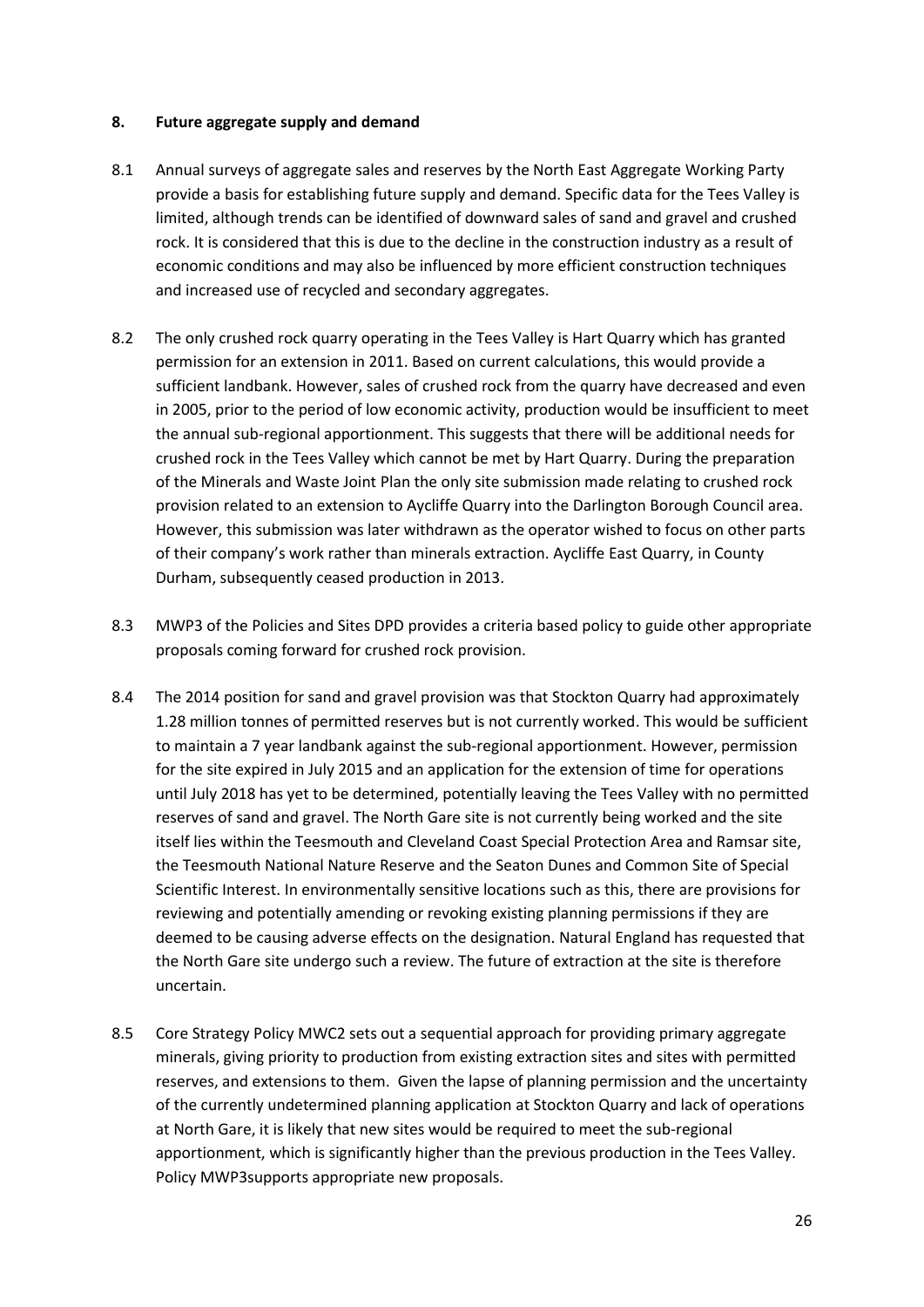- 8.6 Given the availability of potentially suitable wharves on the Tees, and there safeguarding in the Minerals and Waste DPDs, there may be opportunities to increase landings of marine dredged sand and gravel. However, this is unlikely in the short term.
- 8.7 The Spatial Vision, Strategic Objective B and Policy MWC1 c) in the Minerals and Waste Core Strategy all look to promote the use of alternative aggregate materials over primary aggregates. Further work will be undertaken to understand the extent to which recycled and secondary aggregates produced in the Tees Valley could be used as a substitute for primary aggregates.
- 8.8 Policy MWP 3 supports appropriate new sites, however previously there has been relatively low levels of interest from operators for new sites within the Tees Valley. Therefore, in order to meet demand for aggregates reliance on imports from North Yorkshire and other areas of the North East, particularly County Durham, are expected to continue, particularly in the short to medium term. Co-operation with other areas will therefore continue to be important.
- 8.9 The Local Aggregates Assessment for the North Yorkshire Sub-region recognises the strategic role of the area in supplying aggregates to the Tees Valley. The LAA identifies that there is good potential to maintain the overall supply of limestone crushed rock from the sub-region over the period to 2030, similar to those sustained in recent years. For sand and gravel, in the absence of new reserves being brought forward in the North Yorkshire County Council (NYCC) area, current reserves of sand and gravel would be exhausted in the mid-term. This would have a substantial impact on supply into the North East region. The LAA recognises that supply constraints outside the North Yorkshire sub-region, and the probable lack of opportunity for development of significant alternative sand and gravel resources within other areas of the sub-region, are likely to result in the strategic significance of NYCC's resources of concreting sand and gravel being maintained or increased over time. Maintenance of supply in both northwards and southwards distribution areas, and for building sand, will be important in helping to maintain an appropriate overall balance of supply of sand and gravel. In order to maintain current supply patterns for concreting sand and gravel without increasing overall haulage distances, it is likely that further sand and gravel provision in both the NYCC northwards and southwards distribution areas would be needed. It will, therefore, be important that the Tees Valley sub-region continues to co-operate and be involved with the North Yorkshire sub-region in the preparation of Local Aggregate Assessments and Mineral's Plans.
- 8.10 The Durham, Northumberland and Tyne and Wear Local Aggregate Assessment recommends that individual mineral planning authorities within North East England must continue to make provision to enable exports to continue. However, it also recommended that the joint LAA authorities should seek to make representations to the Tees Valley authorities upon their LAA to ensure that the Tees Valley seeks to become more self-sufficient.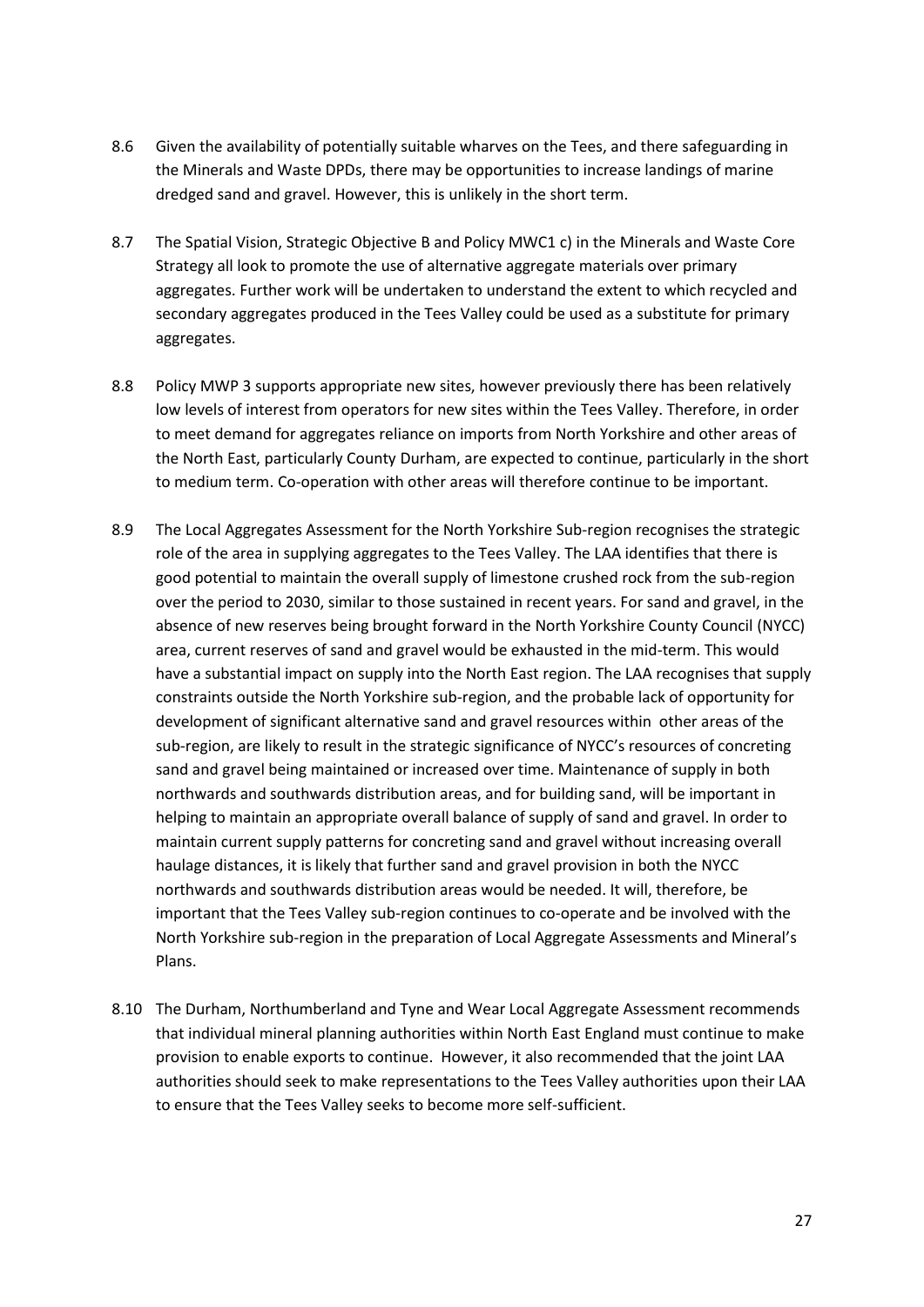#### **9. A local approach to apportionment determination**

- 9.1 The demand for aggregates in the Tees Valley is expected to remain higher than land-won aggregate sales, particularly in the short to medium term.
- 9.2 In recent years the emphasis on waste management policy has been on increased recycling, and there has been a reasonable amount of production of recycled secondary aggregates within the Tees Valley. However, it is expected that the production of these materials will reduce significantly following the closure of SSI steelworks and further research will help to determine the extent to which these could replace primary aggregates.
- 9.3 It is acknowledged that the planned increase in housing supply within the Tees Valley over the next 10 years will require additional aggregate resources and there may be additional demands for aggregates to support the York Potash project.
- 9.4 Sales of sand and gravel and crushed rock over the 10 year period are significantly below the recommended regional apportionment. Given the lack of sand and gravel sales in recent years, and the reliance on one quarry for crushed rock sales, it is considered that the 10 year sales average is not a good indicator of demand for aggregates in the Tees Valley.
- 9.5 The consumption of sand and gravel and crushed rock in the Tees Valley in 2009, combined with estimates of future growth, is considered to provide a much more realistic figure of future aggregate demand in the sub-region. This calculation indicates that the Tees Valley will require a significantly higher level of aggregates to meet future demand than is indicated by the annual apportionment for the Tees Valley. However, the Tees Valley has historically been unable to meet requirements for the extraction of aggregates. The area has relied heavily on a limited number of sites and all but one of these sites has either ceased production or has not yet been worked. It is, therefore, very unlikely that the area will be able to plan to meet the full levels of demand. In order to better reflect the actual availability of resources and potential delivery, it is proposed that the Tees Valley authorities seek to plan for resources based on the more pragmatic regional apportionment figures.
- 9.6 The use of the regional apportionment figure as an indicator of demand and potential sources which might be available is supported by the National Planning Practice Guidance, which states that sub-national guidelines will provide individual mineral planning authorities, where they are having difficulty in obtaining data, with some understanding or context of the overall demand and possible sources that might be available in their area. It further states that in those areas where apportionment of the land-won element has already taken place, those figures may be used as an indicator as to how much should be planned for.
- 9.7 This approach would provide a landbank of 7.3 years for sand and gravel and 11.3 years for crushed rock.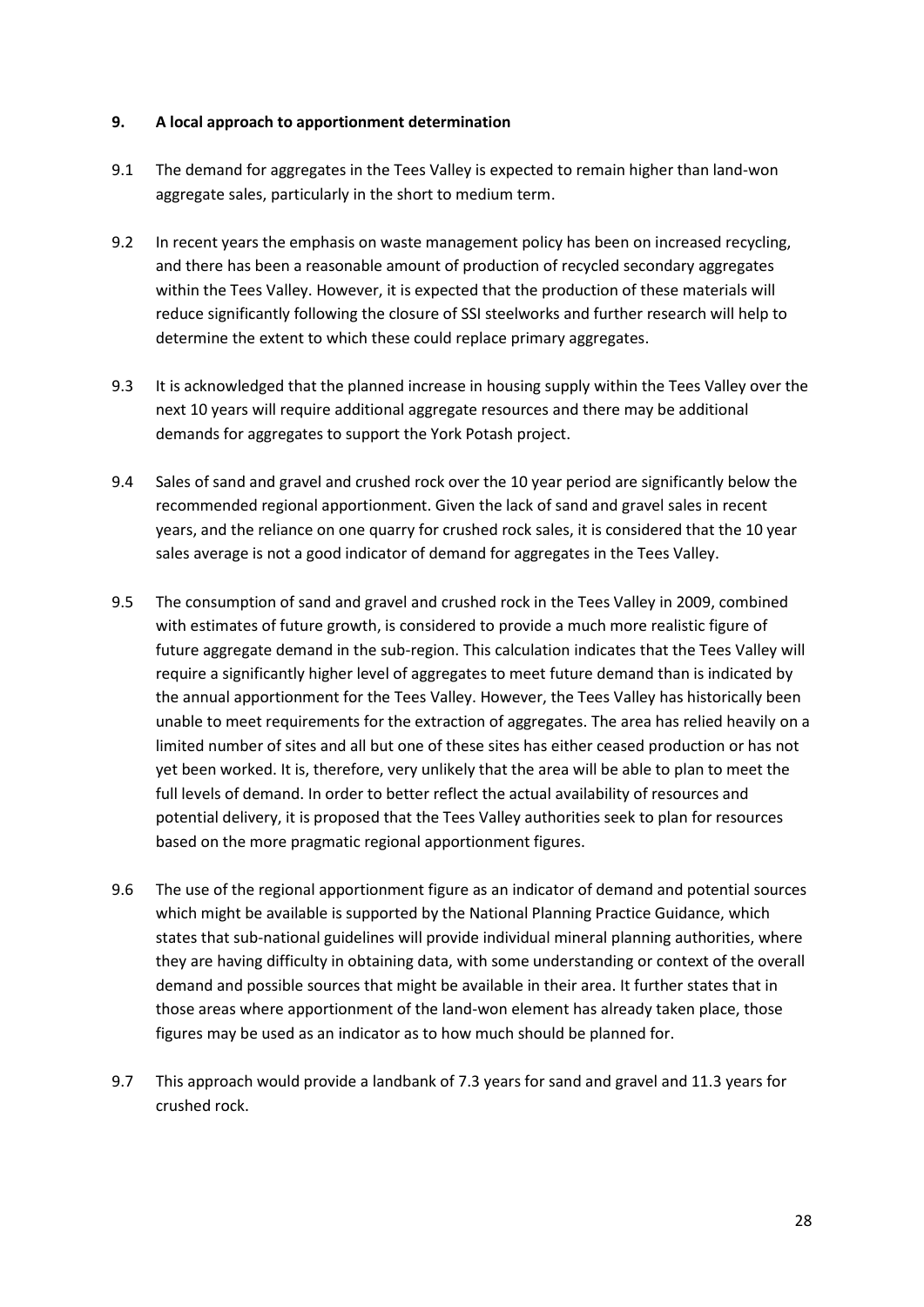#### **10. Conclusions and recommendations**

- 10.1 The10 year sales averages of sand and gravel and crushed rock for the Tees Valley are considered to be very low, with no sand and gravel being produced in the area since 2012. This is due to the small number of sites in the area with only one crushed gravel site, which produces aggregates as a by-product, and the continued inactivity of the only two sand and gravel sites. As a result, the 10 year average sales forecast is considered to be an inappropriate indicator of future demand for aggregates in the Tees Valley.
- 10.2 Past consumption figures and estimated future growth in the Tees Valley indicate a high level of future demand but it is likely that this figure also underestimates demand due to aggregates being imported into the North East region which are not allocated to a specific sub-region. This high level of future demand suggests that the Tees Valley should be planning for a higher level of aggregate production in order to meets its needs than the Tees Valley regional apportionment. Future iterations of the LAA will include further assessment of the level of demand in the Tees Valley.
- 10.3 However, there are concerns over the ability of the area to meet higher requirements for aggregate production due to a high reliance on a small number of sites, which include a site which has not yet been worked. Due to the limited potential of the Tees Valley to plan to meet the full level of need, it is considered that the sub-regional apportionment provides the most realistic calculation for the level of aggregate provision to be planned for. This is an annual figure of 187,500 tonnes of crushed rock and 175,000 tonnes of sand and gravel.
- 10.4 Based upon the sub-regional apportionment, the Tees Valley is able to meet requirements for a 7-year landbank for sand and gravel and 10-year period for crushed rock. However, the extension of permission at Stockton Quarry and the continuation of operations at North Gare remain in doubt, leading to significant uncertainty in relation to the existence of a landbank for sand and gravel. In addition, production of land-won aggregates remains low and it is recognised that additional sites will be needed to achieve the recommended levels. Policy MWP 3 is supportive of appropriate proposals where they would reduce the reliance on imports into the Tees Valley, there were no unacceptable environmental impacts and the needs cannot be met by existing allocations.
- 10.5 The import of marine dredged aggregates into the Tees Valley is likely to remain important, despite the mothballing of Billingham Wharf. There is capacity to increase supply from wharves within the Tees Valley, which will be further investigated, and wharves will continue to be protected.
- 10.6 The production and use of alternative aggregates is likely to remain important within the Tees Valley, and will continue to be promoted through policy.
- 10.7 Nevertheless, there is expected to be a continued reliance on imports of primary aggregates from North Yorkshire and other areas of the North East, particularly in the short to medium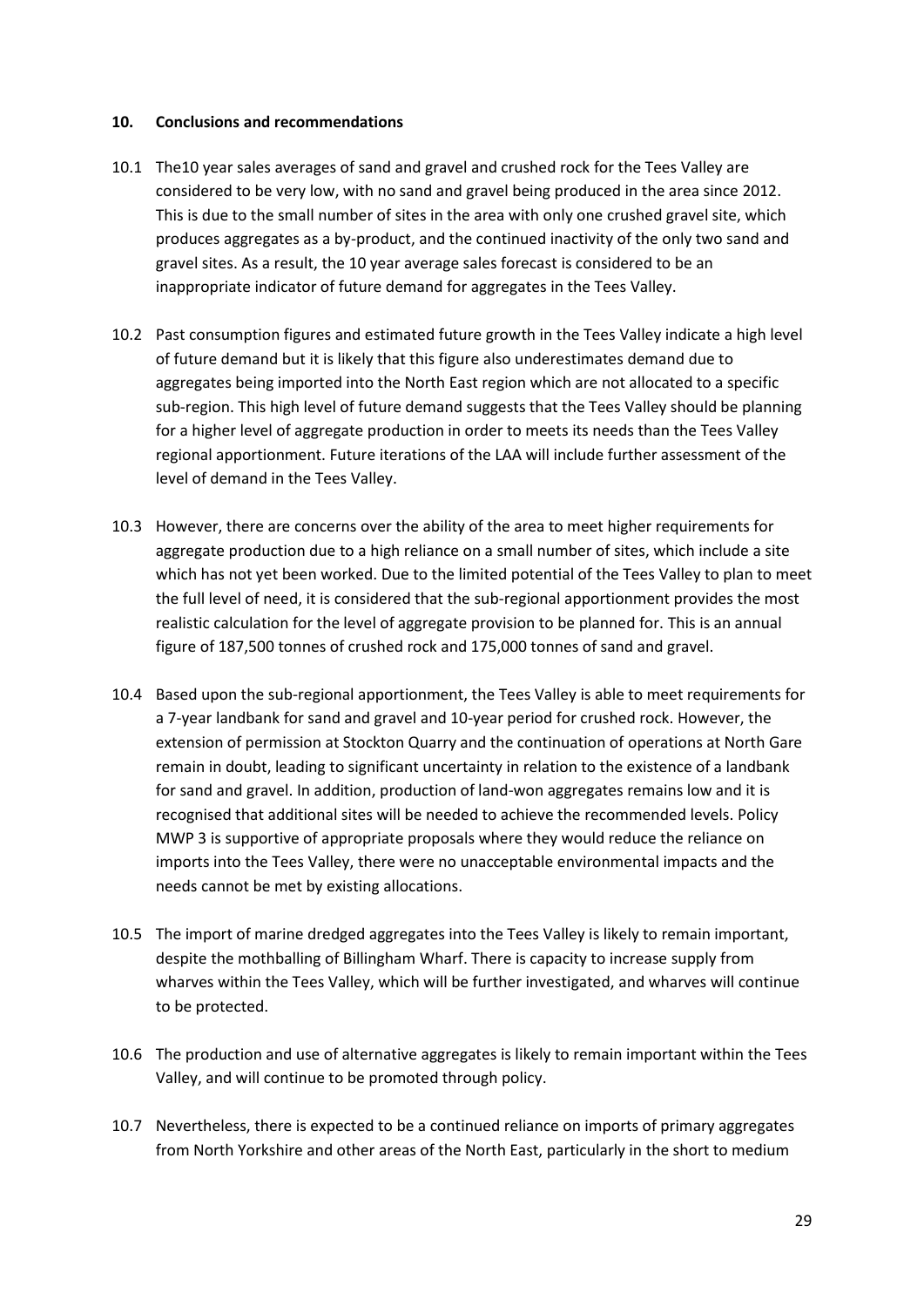term. It is therefore important to continue to liaise with authorities which export aggregates to the Tees Valley.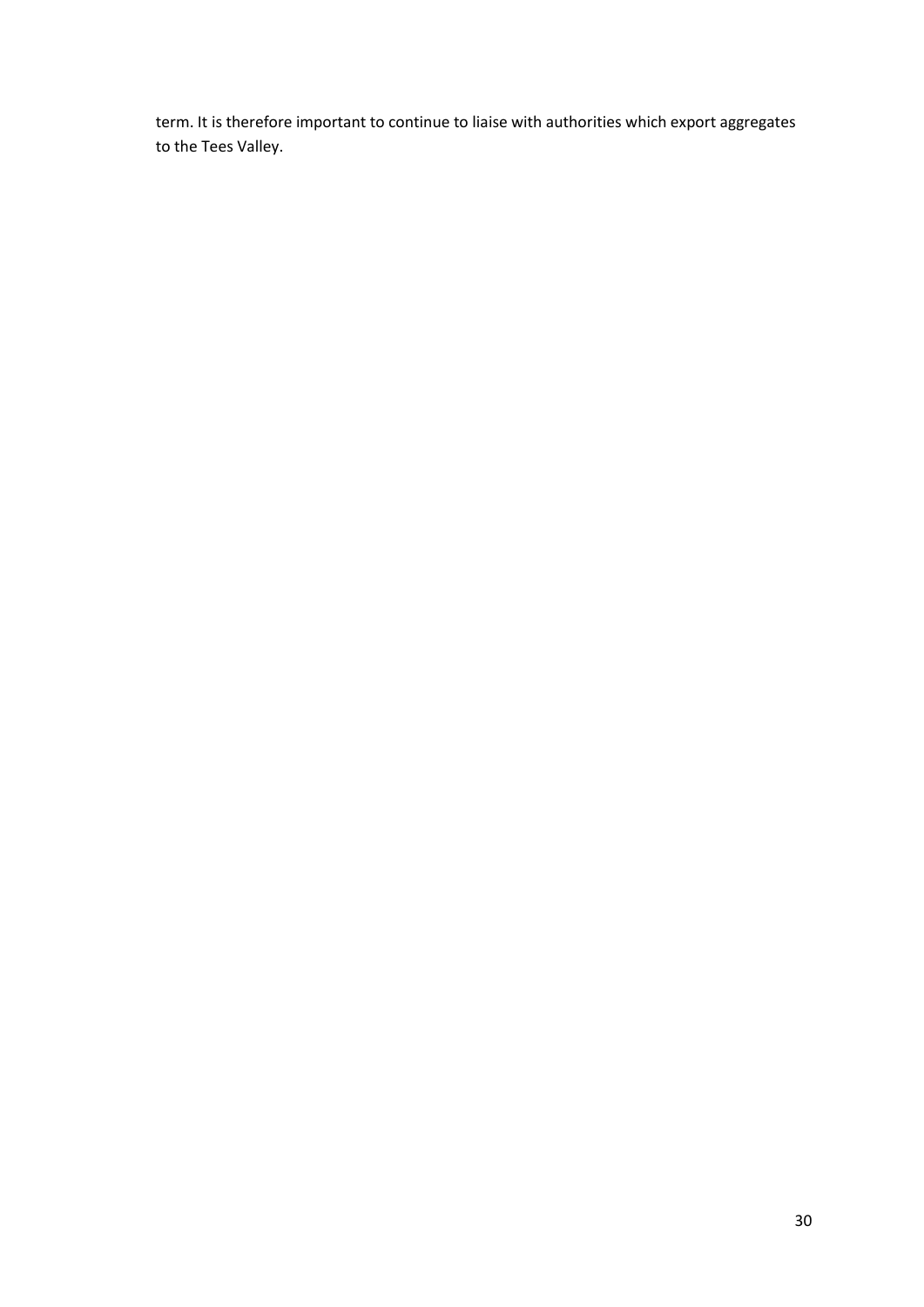# **Appendix 1: Site details**

# **Sand and Gravel**

# **North Gare (inactive)**

- Location: Hartlepool;
- Mineral Planning Authority: Hartlepool Borough Council;
- Mineral extracted: sand;
- Planning status: original planning permission was granted in November 1955 (HAI/I- STNR 692). In January 1997 a ROMP was submitted H/MIN/0002/97 which was approved subject to conditions. The LPA are liaising with the agent with regards to the second review and are awaiting correspondence with regard to bird surveys.
- Expiry date for extraction based on current planning permission: on or before 21 February 2042.
- Relevant environment designations: Teesmouth and Cleveland Coast SPA. Natural England have requested that the site undergoes a review under the Habitats Directive.
- Other details: Previous crown licence was for 48,000 tonnes per year. There is currently no licence from the Crown Estate.

#### **Stockton Quarry (inactive)**

- Location: Near Thorpe Thewles
- Mineral Planning Authority: Stockton-on-Tees Borough Council
- Mineral extracted: permitted for sand and gravel extraction
- Planning status: Planning permission was originally granted for the extraction of sand and gravel, over 31ha, at Stockton Quarry by the former Cleveland County Council in August 1991 (Application ref: CS/2221/90). This permission has been varied a number of times, including to allow an extension of time for completion and the recycling of construction waste at the site. Application 01/1128/P granted permission for the period of time for completion to be extended until 27 July 2015. A planning application (15/1860/VARY) was submitted in July 2015, which seeks to further extend the period for completion until 27 July 2018. This application has yet to be determined.
- Expiry date for extraction based on current planning permission: 27 July2015
- Relevant environment designations: None. The southern area of the site is adjacent to but not within a Local Wildlife Site.